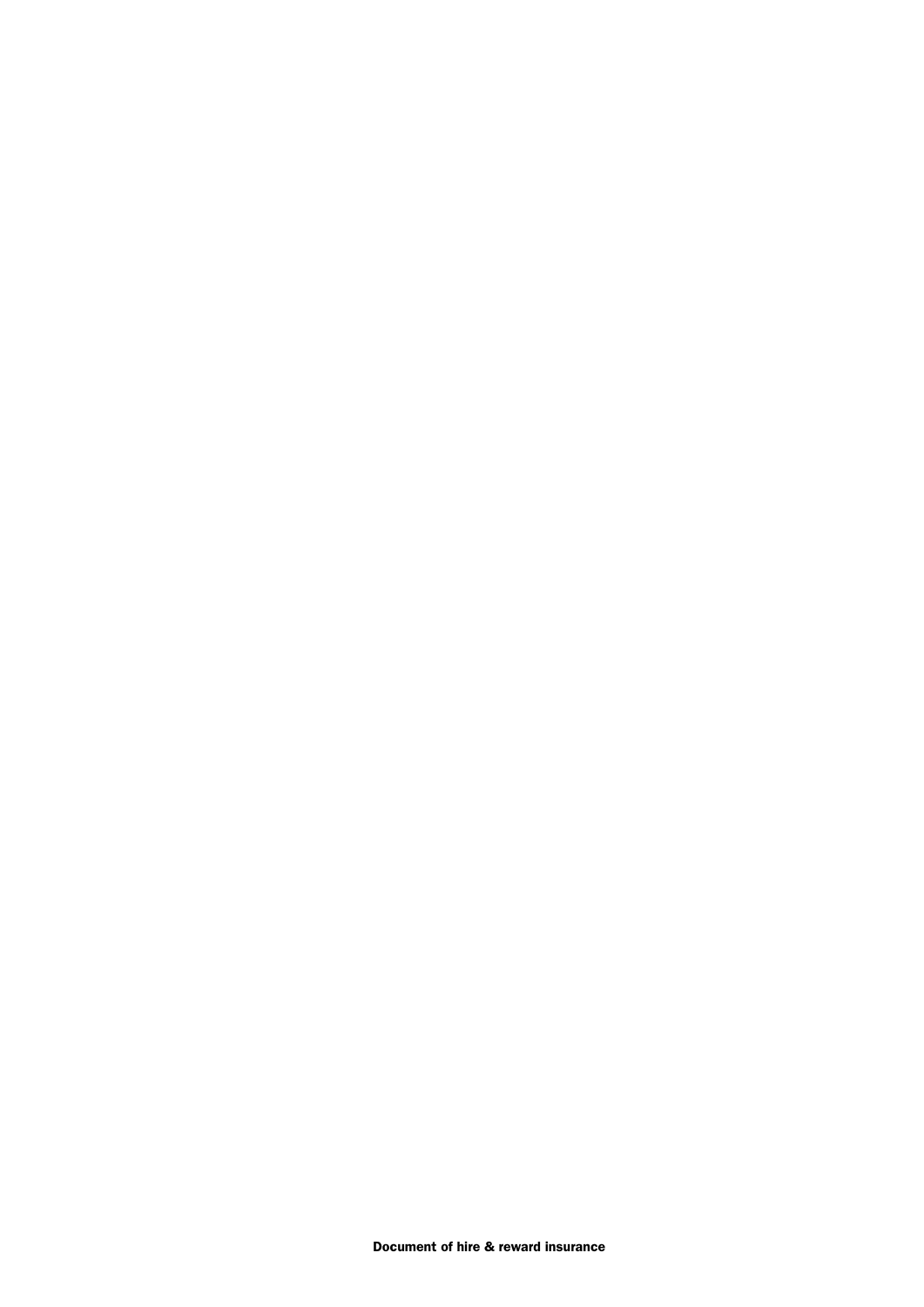# WELCOME TO LV=

# Thank you for choosing to purchase an LV= Insurance policy.

Founded in 1843 Liverpool Victoria, which also trades as LV=, is the UK's largest friendly society and a major provider of insurance and financial services products.

As a friendly society and mutual, Liverpool Victoria exists wholly for the benefit of its members. We have no shareholders taking a share of our profits. Instead we invest our profits in making our products competitive and delivering an outstanding customer service.

Our claims service goes the extra mile. Committed to doing the right thing for our policyholders, we will aim to settle claims quickly, even in the most difficult circumstances.

If you would like to learn more about LV= please visit our website at: www.LV.com/commercial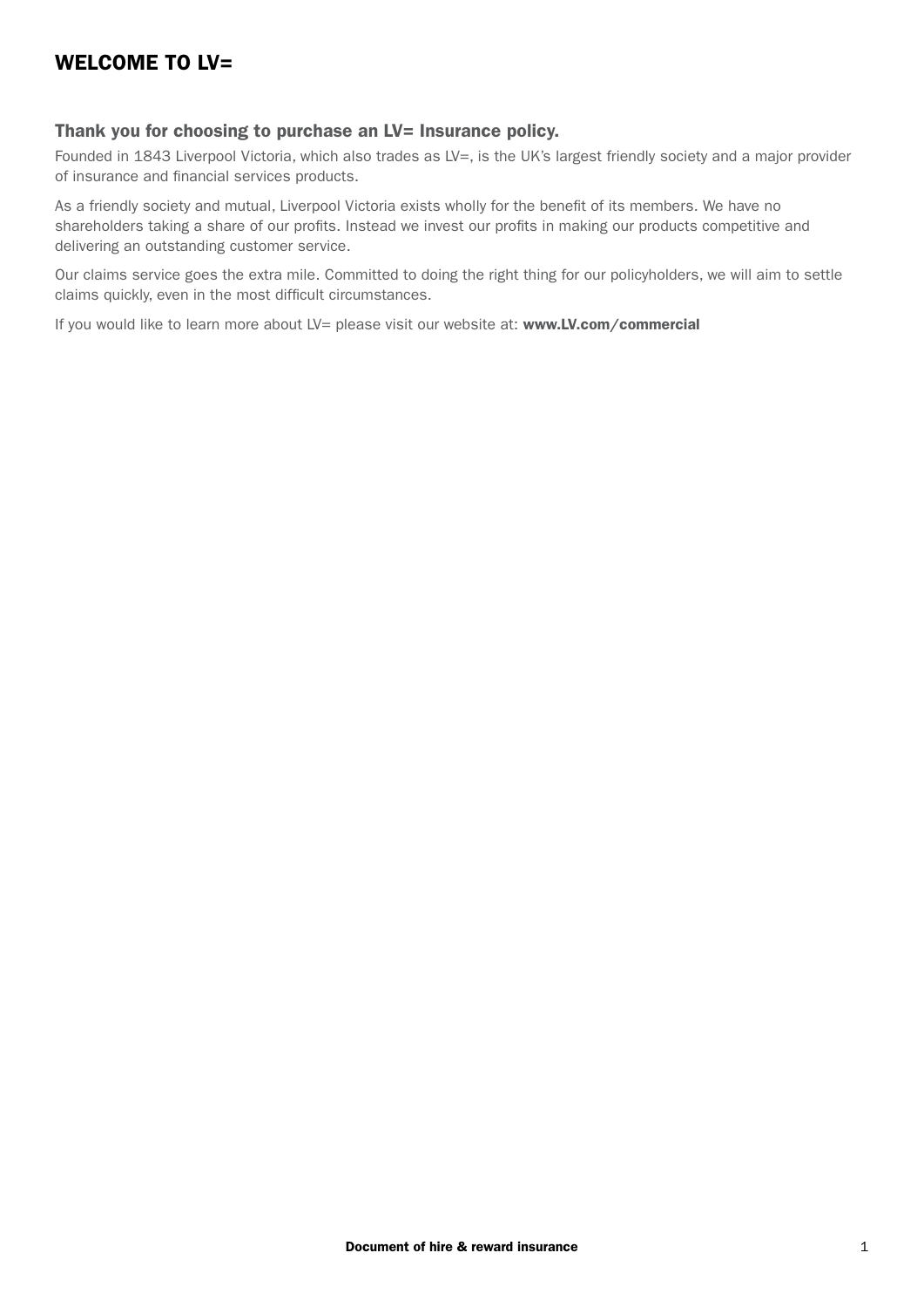# **CONTENTS**

| Definition of Terms and Words - Definitions                                                                                                                                                                   | 3                               |
|---------------------------------------------------------------------------------------------------------------------------------------------------------------------------------------------------------------|---------------------------------|
| Contract of Motor Insurance - Hire & Reward                                                                                                                                                                   | 5                               |
| Cover and Use                                                                                                                                                                                                 | 5                               |
| Changes to your details                                                                                                                                                                                       | 5                               |
| Section 1 Liability to others: Third Party Cover<br>Section 2 Fire and Theft<br>Section 3 Accidental Damage<br>Section 4 Windscreen and Windows<br>Section 5 Personal Accident, Drivers' Personal Belongings, | $\overline{7}$<br>9<br>10<br>11 |
| Fare Paying Passengers' Personal Belongings and Medical Expenses                                                                                                                                              | 12                              |
| Section 6 Driving Abroad                                                                                                                                                                                      | 14                              |
| Section 7 No Claims Discount                                                                                                                                                                                  | 15                              |
| Section 8 Lock Replacement – Stolen Key Cover                                                                                                                                                                 | 15                              |
| <b>Claims Handling</b>                                                                                                                                                                                        | 16                              |
| <b>General Exclusion</b>                                                                                                                                                                                      | 20                              |
| General Conditions including Cancellation                                                                                                                                                                     | 22                              |
| Useful and Important Information                                                                                                                                                                              | 26                              |
| Data Protection - How we use your personal information                                                                                                                                                        | 26                              |
| Credit Search and Identity Check                                                                                                                                                                              | 26                              |
| Previous claims                                                                                                                                                                                               | 27                              |
| Fraud prevention and detection                                                                                                                                                                                | 27                              |
| Access to the personal information we hold about you                                                                                                                                                          | 27                              |
| The law that applies to your insurance                                                                                                                                                                        | 27                              |
| Communications                                                                                                                                                                                                | 27                              |
| Motor Insurance Database                                                                                                                                                                                      | 28                              |
| How to Make a Complaint                                                                                                                                                                                       | 28                              |
| What happens if we are unable to meet our liabilities                                                                                                                                                         | 28                              |
| Authorisation                                                                                                                                                                                                 | 28                              |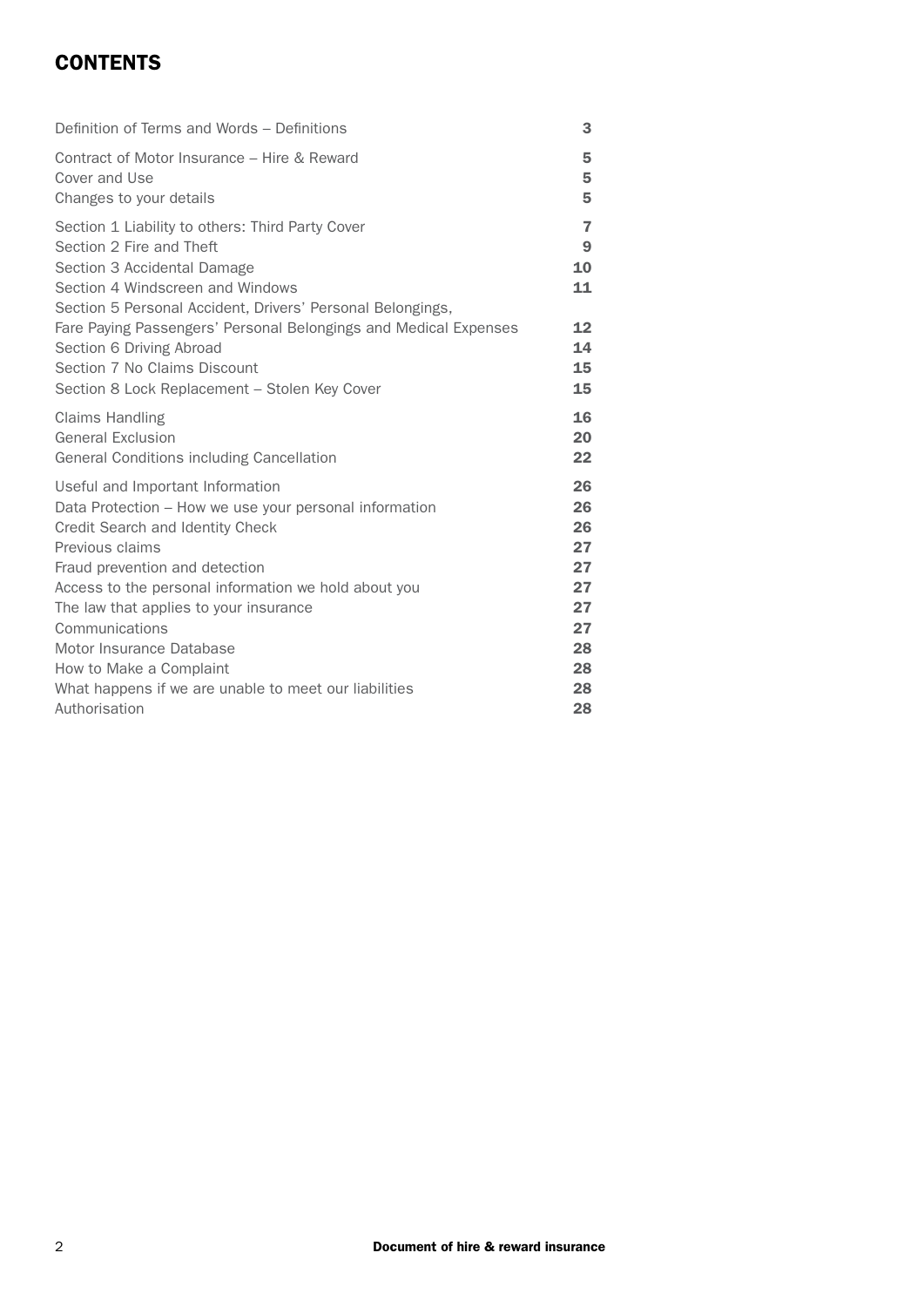# DEFINITION OF TERMS AND WORDS

# **Definitions**

The following words or phrases have the same meaning wherever they appear and are shown in **bold** throughout this policy.

Accessories – Accessories made available for the vehicle by the manufacturer as optional extras and supplementary parts which are permanently fitted to, and are integral to, the **insured vehicle** and which cannot operate independently of the insured vehicle. This includes: - audio equipment, in car entertainment equipment, communication equipment, taximeter, in cab data systems, in vehicle camera, navigational equipment and roof signs.

Business Day(s) – Part of a day when most businesses are operating, usually from 9 a.m. to 5 p.m. Monday through Friday excluding weekends or public holidays.

Certificate of Motor Insurance – Legal evidence of your insurance. It is one part of the contract of motor insurance. It shows the vehicles we are insuring, who may drive the insured vehicle (where 'any authorised driver' is stated, refer to the schedule for restrictions), what it may be used for and the period of insurance.

Contract of Motor Insurance – The policy, the schedule (including endorsements), the certificate of motor insurance, the information you gave us in the proposal form or statement of fact and declarations that you have made, all form the contract of motor insurance.

**Endorsements** – Something which alters your insurance cover. Your cover will be affected by any endorsement that is shown on the **schedule**. (Such endorsements may add exclusions to the cover or require you to take action such as fitting approved security.) More than one endorsement may apply. If **vou** do not comply with any endorsements, this **contract of motor insurance** may no longer be valid and we may refuse to deal with any claim.

**Excess** – The amount you have to pay towards each claim you make under this contract of motor insurance. There may be more than one excess, part of which may be voluntary (where you have chosen to take an excess to receive a discount on your premium). The amount of the excess is shown on the **schedule**.

Family or Household – Any member of the policyholder's family, or any other person, who is a permanent or temporary resident at the policyholder's address.

General Conditions – These describe your responsibilities, general information and the procedures that apply in certain situations, such as when there is a claim or the **contract of motor insurance** is cancelled.

General Exclusions – These describe the things that are not covered by the contract of motor insurance. They are in addition to the exclusions shown under the headings 'What is not covered' in each of the Sections detailing the cover provided.

Geographical Limits – Great Britain, Northern Ireland, the Isle of Man and the Channel Islands. It also includes travelling by sea, air or rail between these places. Section 6 explains the cover that applies when driving abroad.

**Hazardous Goods** – means those detailed in the following regulations:

- The Carriage of Dangerous Goods and Use of Transportable Pressure Equipment Regulations (current version in force to apply);
- n The 'Approved List of Dangerous Substances' published by the Health and Safety Executive, or any re-enactment or replacement of such regulations and any other legislation of similar intent (including subsequent legislation) if applicable.

**Insurance Adviser** – The person or company you purchased this insurance from.

Insured Vehicle – The vehicle(s) shown on the current schedule and certificate of motor insurance.

**Liverpool Victoria Insurance Company Limited** trading as  $LV = -$  Part of the Liverpool Victoria group of companies.

Market Value – The cost at the date of the accident or loss of replacing the insured vehicle, if possible, with one of a similar make, model, age, condition and mileage. We will usually ask an engineer to give us advice about the market value of the *insured vehicle*, referring to guides of vehicle values and any other relevant sources. In assessing the market value, you should consider the amount that could reasonably have been obtained for the insured vehicle if you had sold it immediately before the accident, loss or theft.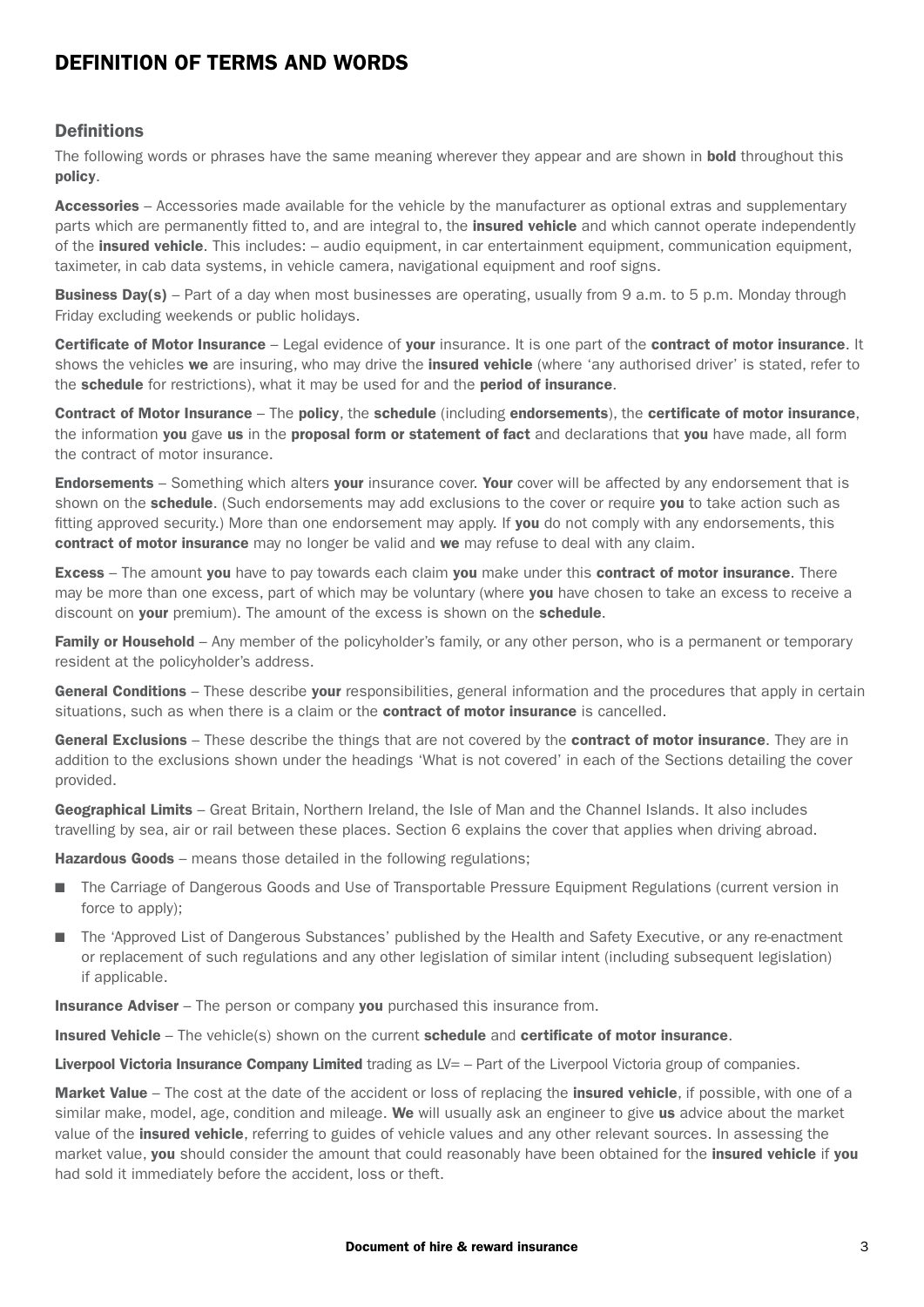# DEFINITION OF TERMS AND WORDS CONTINUED

Period of Insurance – The length of time covered by this contract of motor insurance, as shown on the current schedule and certificate of motor insurance.

Personal belongings – Certain property in the insured vehicle, which you wear or use in everyday life which belongs to you. Section 5 of this policy sets out the cover and limits which apply, and the items of personal belongings which are not included.

**Policy** – This booklet, which sets out the details of cover and all the terms and conditions which apply. It is one part of the contract of motor insurance.

Proposal Form or Statement of Fact – The documents filled in by you, or on your behalf by an insurance adviser, or someone else, and all other information you gave and declarations made at the time the insurance was arranged and on which we have relied when agreeing to offer this contract of motor insurance. If you do not give us full information at the start, and tell us about changes, this contract of motor insurance may no longer be valid and we may refuse to deal with any claim.

Schedule – Forms part of the contract of motor insurance and confirms details of you, the insured vehicle(s) and the cover which applies. It is one part of the contract of motor insurance.

Terrorism – Acts of persons acting on behalf of or in connection with any organisation which carries out activities directed towards the overthrowing or influencing by force or violence of Her Majesty's government in the United Kingdom or any other government de jure or de facto.

We, our, us – Liverpool Victoria Insurance Company Limited trading as LV=.

You, Your – The person, company or trading name (including subsidiary companies) shown as the Insured on the schedule and certificate of motor insurance.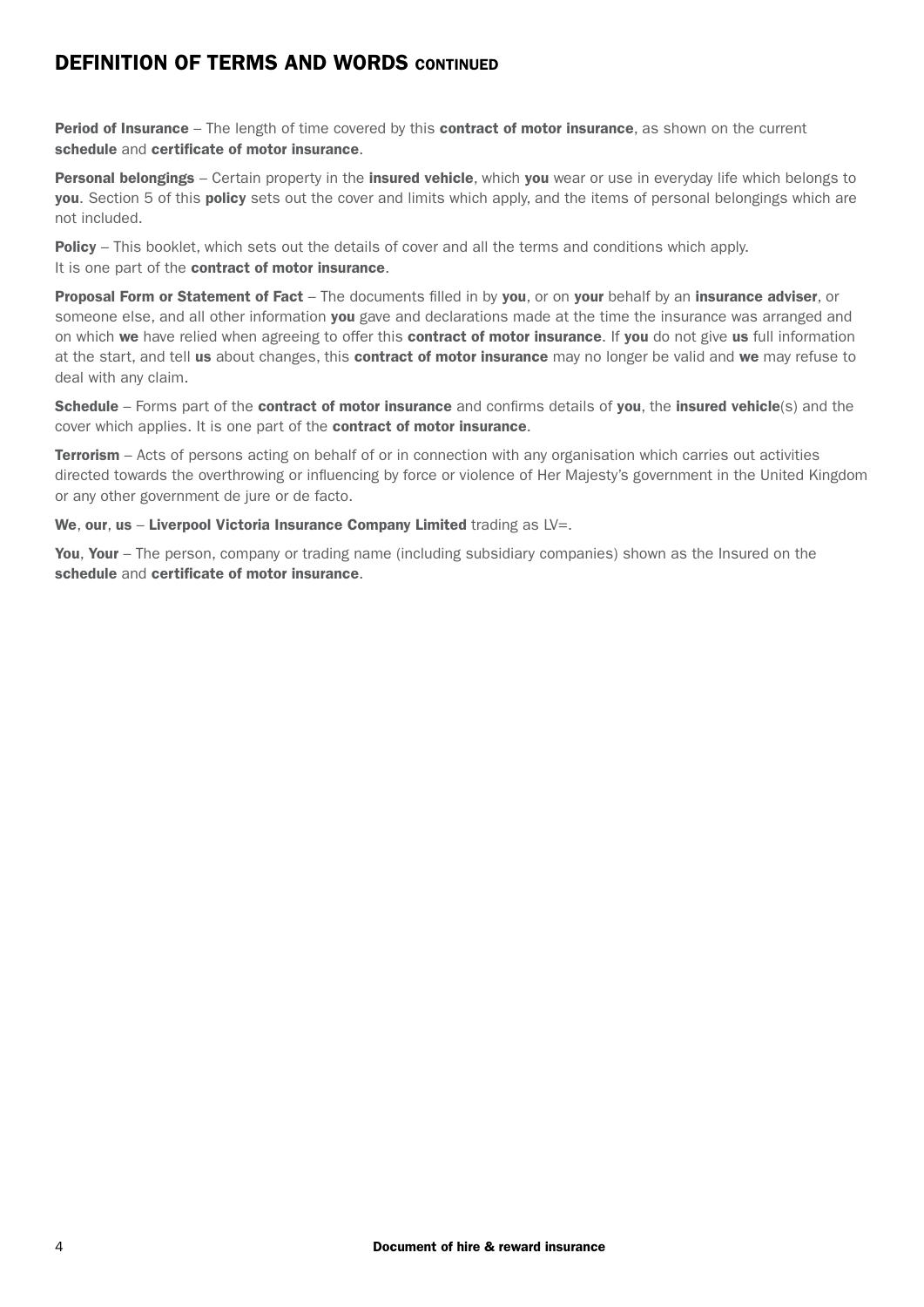# CONTRACT OF MOTOR INSURANCE

# Hire & Reward

This policy, the schedule, the certificate of motor insurance, information you gave us in the proposal form or statement of fact and declarations that you have made, form a legally binding contract of motor insurance between you and Liverpool Victoria Insurance Company Limited trading as LV=. This contract of motor insurance is a contract personal to you and you cannot transfer it to anyone else.

We agree to insure you under the terms of this contract of motor insurance against any liability, loss or damage that occurs within the **geographical limits** during the **period of insurance** for which you have paid, or agree to pay, the premium.

It is therefore essential that you provide a fair presentation of the risk, that the proposal form, statement of fact and schedule are accurate and true to the best of your knowledge and belief. If you fail to provide a fair presentation of the risk, the proposal form, statement of fact and/or schedule are inaccurate, incomplete or untrue it may affect your rights under the policy.

You must read this policy, the schedule and the certificate of motor insurance together. The schedule tells you which sections of the **policy** apply and identifies any **endorsements**. Please check all three documents carefully to make sure that they give you the cover you want and that you comply with all the relevant terms and conditions, including any endorsements.

It is not intended that the Contracts (Rights of Third Parties) Act 1999 should confer any additional rights under this policy in favour of any third party.

Unless we agree with you to apply the laws of another country, the law of England and Wales will apply to this contract (unless you live in Guernsey or Jersey, where Guernsey or Jersey law will apply). All communications will be in English.

#### Your Cover

The current **schedule** shows what **you** are covered for. The different kinds of cover are:

Comprehensive – Sections 1, 2, 3, 4, 5, 6, 7 and 8 apply.

Third Party Fire and Theft – Sections 1, 2, 6 and 7 apply.

Third Party Only – Sections 1, 6 and 7 apply.

Fire and Theft Only – Section 2 only.

#### Use

This contract of motor insurance only covers you if you use the insured vehicle in the way described in your certificate of motor insurance (under 'Limitations as to Use') and any endorsements.

# Changes to your details

You must tell your insurance adviser as soon as possible if any of the details on your proposal form or statement of fact change including:

- Changes made to your vehicle which improves its value, appearance, performance or handling.
- Adaptions to your vehicle for the carriage of disabled people
- Changing your vehicle.
- Changes in the way your vehicle is used.
- Change of address or where you keep your vehicle.
- Change of occupation, including part time work.
- $\blacksquare$  Change in the main user of the vehicle.
- Details of any medical conditions for any person who may drive the vehicle.
- Details of any motoring convictions, fixed penalty offences or licence endorsements for any person who may drive the vehicle.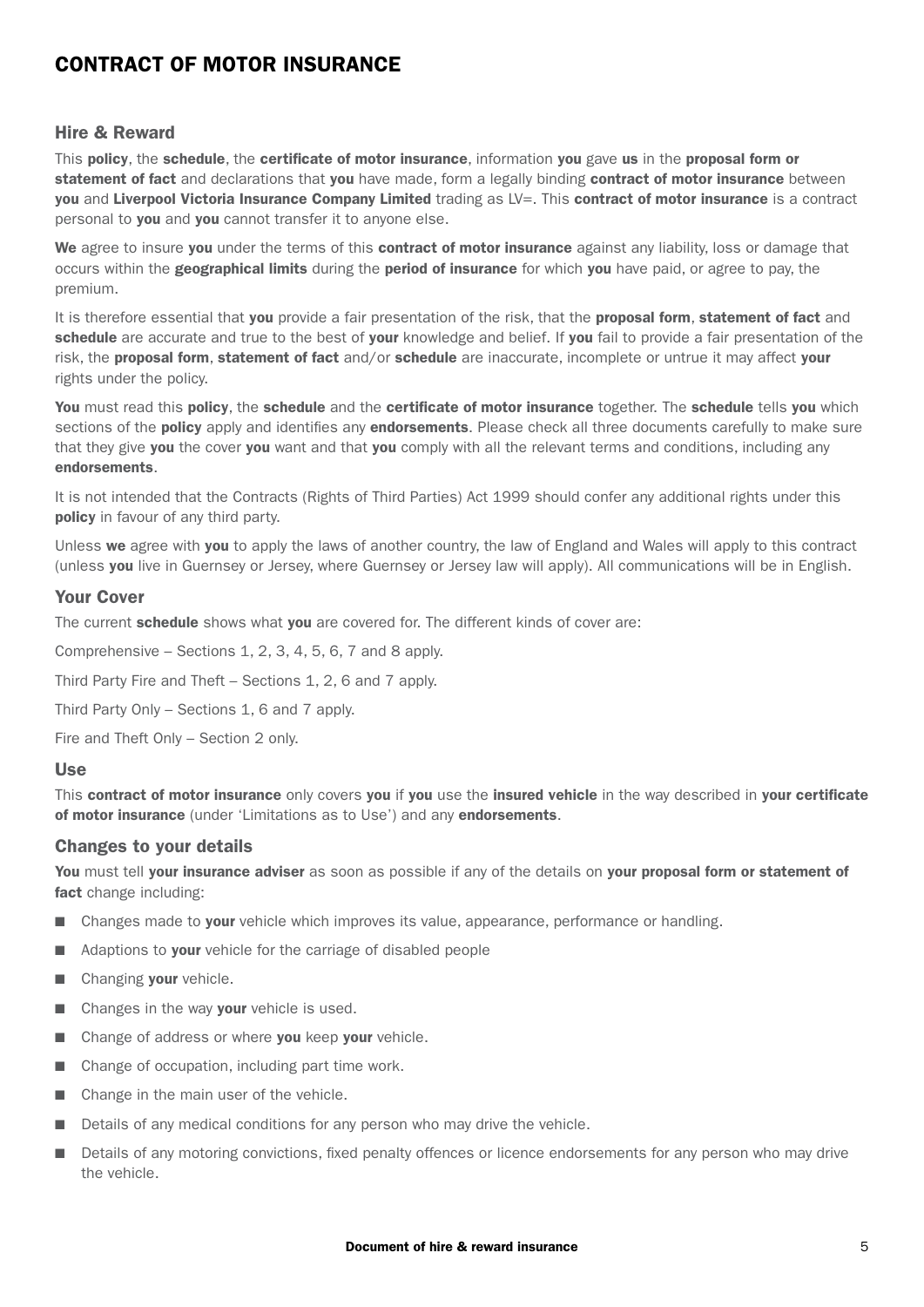# CONTRACT OF MOTOR INSURANCE CONTINUED

- **n** Details of any criminal convictions for any person who may drive the vehicle.
- Details of any accidents, thefts, loss or damage, regardless of blame or whether a claim was made or not, for any person who may drive the vehicle.

This is not a full list and you should contact your insurance adviser for advice if you are not sure whether a change will affect your cover.

If your change of circumstances means that we can no longer provide cover, we or our authorised agent will give you notice of cancellation, see our rights to cancel your insurance in the Cancellation Condition in the General Conditions section of **your** policy

If you do not tell your insurance adviser of a change we will be entitled to do one or both of the following:

- $\blacksquare$  reject or reduce payment of your claim.
- Cancel the **policy** and/or treat it as though it never existed.

# Additional Information – The following does not form part of the Contract of Motor Insurance Vehicle Crime – Learn How to Beat the Criminals

Most crime prevention methods are common sense:

- Never leave valuables on show.
- $\blacksquare$  Use good quality locks and security devices.\*
- $\blacksquare$  Always ensure your steering lock is on when you leave your vehicle and use a steering wheel lock.\*
- Fit locking wheel nuts to your wheels.
- Don't make life easier for thieves, always remove the keys from your vehicle and lock it when you leave it, even temporarily. Not to do so may invalidate your cover so lock it or lose it!
- Remove any entertainment equipment if you can.
- Remove any **personal belongings** especially mobile phones, PDA or cash.
- Always park your vehicle in a secure location, in your own garage or a secure public garage if possible.
- Always lock your vehicle and activate any alarm  $&/$  or immobiliser when you leave it.

You can obtain further information from your local Crime Prevention Officer at your local Police station, or visit: http://www.secureyourmotor.gov.uk/

<sup>\*</sup> We recommend you install security devices such as steering wheel locks, alarms and immobilisers that are accredited by Thatcham Motor Insurance Repair and Research Centre. For further information visit: http://www.thatcham.org/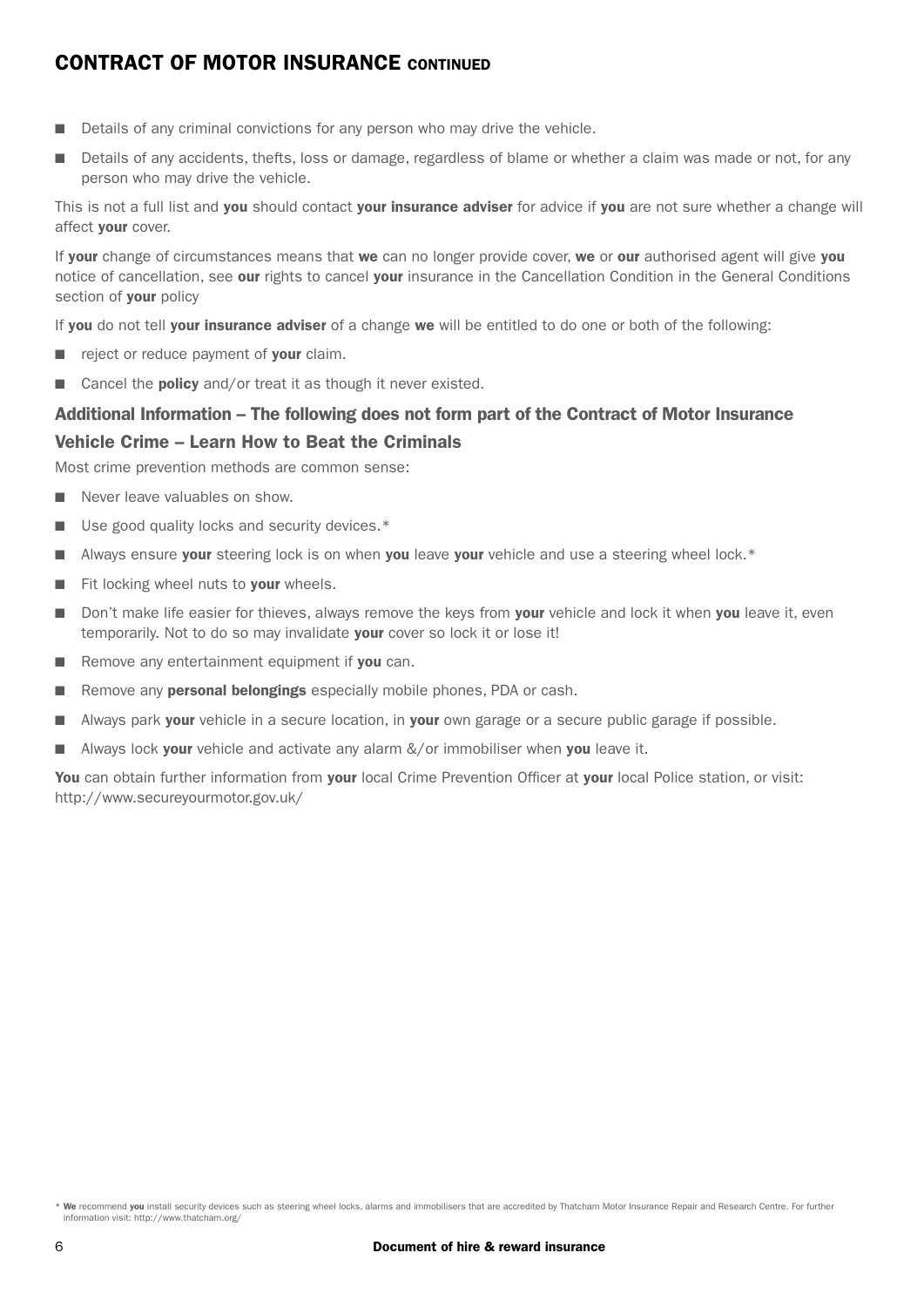# SECTION 1 LIABILITY TO OTHERS: THIRD PARTY COVER

# What is covered

We will insure you against everything you legally have to pay to people who claim for damages, costs and expenses if they arise from a claim caused by an accident while you are driving, loading or unloading (directly from the insured vehicle), or in charge of the insured vehicle, if you kill or injure other people. We will also insure you for your legal liability for damage to their property (including any related indirect loss) up to £10,000,000 and for costs and expenses incurred up to  $£2,000,000$ . We will also insure you while the insured vehicle is towing a trailer or any one vehicle, so long as the towing is allowed by law and the trailer or broken-down vehicle is attached properly to the *insured vehicle* by towing equipment made for this purpose.

We will also insure you for your legal liability to people who claim for damages if you kill or injure other people and for damage to their property (including any related indirect loss) up to £10,000,000 and for costs and expenses incurred up to £2,000,000 if they arise from a claim caused by an accident while you are carrying out your reasonable and proper duties in the course of your business or occupation as a licensed Hire & Reward driver.

# What is not covered

- Loss or damage to the *insured vehicle*, trailer or vehicle being towed.
- Any amount above £10,000,000 for damage to other people's property (including any related indirect loss) and any amount above £2,000,000 for costs and expenses incurred.
- Death or injury to the person driving or in charge of the insured vehicle or to any person being carried in or on, or getting into or out of, or getting on to or off, a trailer or vehicle being towed.
- Liability for death or injury to any employee of the person insured arising during the course of their employment.
- Driving other cars extension. You are not covered under this policy to drive any other vehicle.
- Any liability that is not required to be covered under the terms of the Road Traffic Act whilst you are loading or unloading directly from the *insured vehicle*, unless such liability arises while you are carrying out your reasonable and proper duties in the course of **your** business or occupation as a licensed Hire & Reward driver.

# Insuring Others – What is covered

We will also insure the following people under this Section.

- Any person you allow to use the insured vehicle as long as your current certificate of motor insurance says they can and they are not excluded from driving by an **endorsement** shown on the **schedule**.
- Any person (other than the person driving) being carried in, or getting in or out of, the **insured vehicle** or any person who causes an accident while they are traveling in, or getting in or out of, the **insured vehicle**.
- If anyone covered by the **contract of motor insurance** dies, we will cover their legal representative to deal with any claims made against that person's estate.

# Insuring others – What is not covered

- Legal liability if your current certificate of motor insurance does not cover the person using the insured vehicle, or if the person using the *insured vehicle* is excluded from driving or holding a valid licence, or using the *insured vehicle* as a result of the general exclusions, general conditions and any endorsements.
- n Any liability that is not required to be covered under the terms of the Road Traffic Act whilst any person is loading or unloading directly from the **insured vehicle**.
- n Any liability, injury, loss or damage resulting from anything sold, transported or supplied by you or on your behalf.

# Costs of Legal Representation – What is covered

If we agree in writing first, we may pay for the following legal fees if they arise from a claim caused by an accident that is covered under this contract of motor insurance.

- The solicitor's fee for representing anyone we insure at a court of summary jurisdiction, fatal accident enquiry or coroner's inquest.
- The reasonable costs of legal services we arrange for defending an insured person against a charge of manslaughter or causing death by dangerous driving.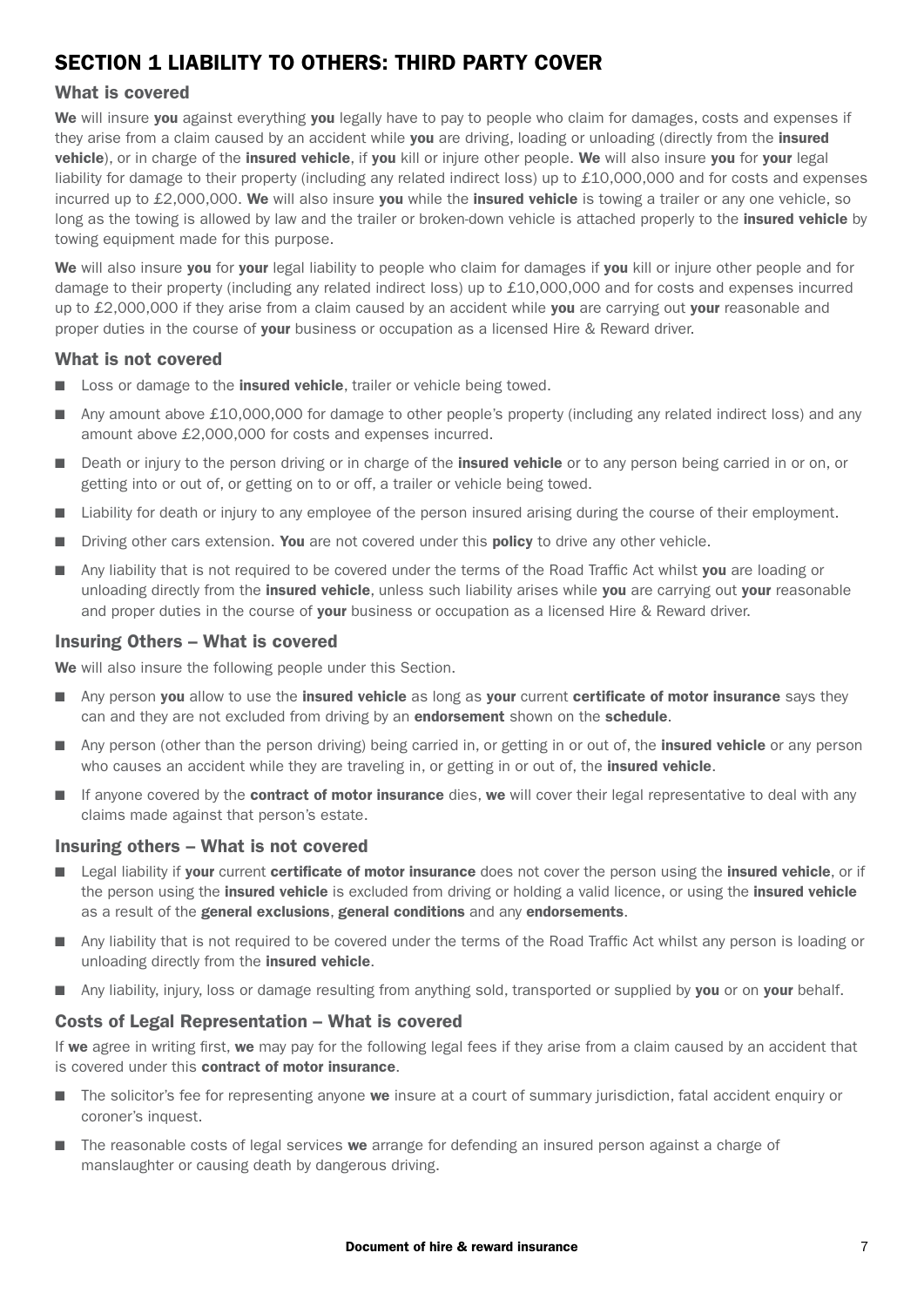# SECTION 1 LIABILITY TO OTHERS: THIRD PARTY COVER CONTINUED

We may, at any time, stop paying the legal costs.

#### Costs of Legal Representation – What is not covered

- Any costs which have not first been agreed in writing by us or arising from a claim caused by an accident which is not covered under this contract of motor insurance.
- $\Box$  Any costs where we have chosen to stop payments or arising from a claim which is not covered as a result of the general exclusions, general conditions and endorsements.

#### Emergency Medical Treatment – What is covered

We will pay for the Emergency Treatment Fees, as required by the Road Traffic Acts, after an accident involving the insured vehicle. We must, by law, provide this cover.

If this is the only payment we make, your No Claims Discount will not be affected.

### Emergency Medical Treatment – What is not covered

 $\blacksquare$  Any amount that is more than the compulsory fee.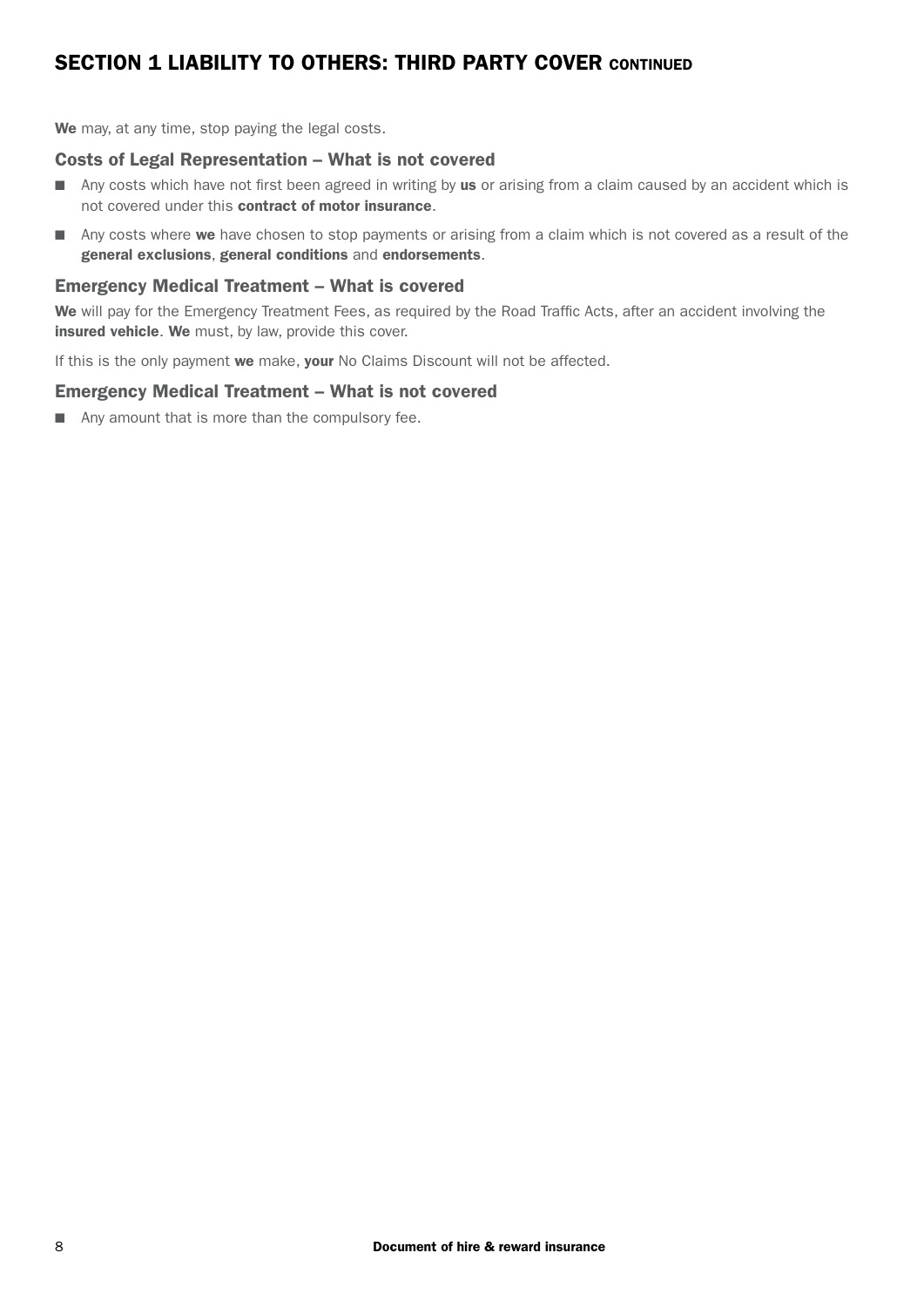# SECTION 2 FIRE AND THEFT

# What is covered

We will cover you for loss or damage to the insured vehicle that is caused by fire, lightning, explosion, theft or attempted theft. This includes **accessories** on it.

#### What is not covered

- Any vehicle which is not the **insured vehicle** and any loss or damage if you do not have cover under this section.
- Wear and tear, mechanical, electrical, electronic and computer failure, breakdowns or breakages.
- Compensation for you not being able to use the insured vehicle, any delay where we have to get new parts or accessories or they are unavailable, or the value of the **insured vehicle** reducing for any reason.
- Any other indirect loss.
- **n** Loss or damage if you have not taken reasonable care to protect the **insured vehicle** (see 'Care of the Vehicle' under the general conditions), or if it has been left unlocked or with the keys in it or attached to it.
- Loss or damage from repossession of the **insured vehicle** and returning it to its rightful owner.
- Loss or damage from any agreement or proposed transaction for selling or hiring the *insured vehicle* or someone taking the **insured vehicle** by fraud, trickery or deception or attempting to purchase the **insured vehicle** by fraudulent means.
- Loss or damage arising from the **insured vehicle** being taken or driven by a person who is not an insured driver but is a member of the policyholder's **family or household**, or being taken or driven by an employee or ex-employee.
- **n** Loss or damage resulting from using the **insured vehicle**, or of machinery attached to it, as a tool of trade.
- Loss or damage caused deliberately by you or any person driving the insured vehicle with your permission.
- Any additional damage resulting from the **insured vehicle** being moved by you after an accident, fire or theft.
- $\blacksquare$  Any storage charges unless you tell us about them and we agree in writing to pay for them.
- Tools of trade, **personal belongings** (unless you have cover under Section 5), documents or goods.
- Keys, remote control or security devices (whether lost or stolen) unless you have cover under Section 8.
- Tapes, cassettes, compact and mini discs, or Citizen-Band radios.
- Mobile telephones or portable telephone equipment unless you have cover under Section 5.
- Any loss or damage up to the amount of the excess that appears on your schedule.
- n Any loss for theft or attempted theft where the vehicle has been left unlocked and/or the ignition key or other ignition control device is left in, on or in the immediate proximity of the vehicle.
- Any satellite navigation equipment or accessories, not permanently fitted to the insured vehicle unless you have cover under Section 5.
- Any loss or damage caused by failure to maintain the **insured vehicle** and safeguard it from such loss or damage.
- Any loss or damage from the *insured vehicle* being confiscated, disposed of or destroyed by or under order of any government or public or local authority order.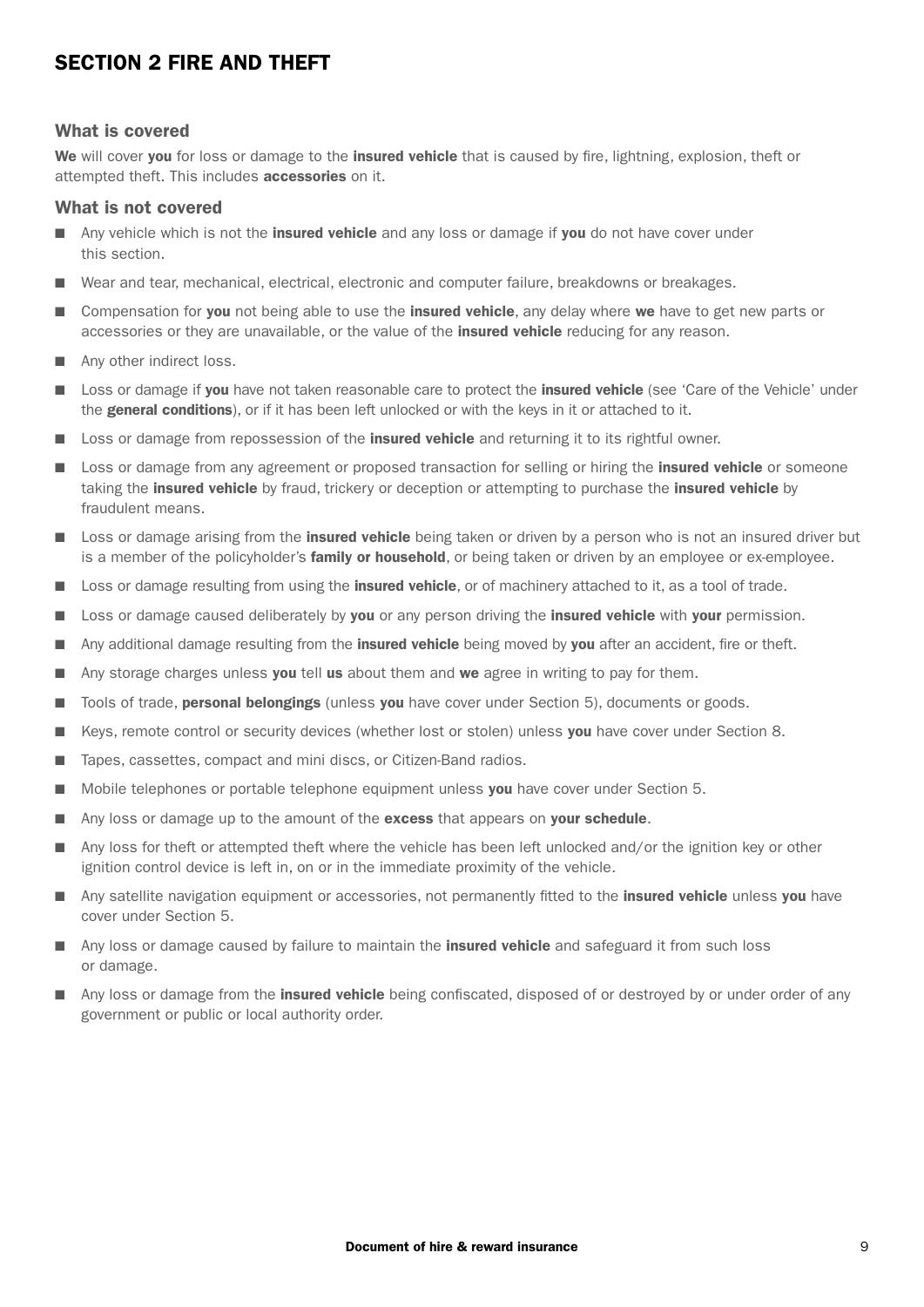# SECTION 3 ACCIDENTAL DAMAGE

# What is covered

We will cover you for loss or damage to the insured vehicle. This includes accessories on it.

### What is not covered

Any loss or damage described in 'what is not covered' under the Fire and Theft section of this **policy**. We also do not cover the following:

- Damage to tyres caused by wear and tear, braking, punctures, cuts or bursts.
- Damage by frost:
	- (a) unless you have added the appropriately proportioned anti-freeze solution to the water system, as required by the vehicle manufacturer; or
	- (b) when the **Insured Vehicle** is not in use (statutory off road notification is in force), completely drained the water from the radiator the cylinder block and the entire circulatory water system by all plugs or taps provided;
- Loss or damage arising from the *insured vehicle* being filled with the wrong fuel.
- Any satellite navigation equipment or accessories not permanently fitted to the insured vehicle unless you have cover under Section 5.

# New Vehicle Replacement

- If, within 6 months of you buying the insured vehicle from new and you were the first registered owner, it is:
- stolen and not recovered, or
- damaged so that repairs will cost more than 60% of the manufacturer's price list (including taxes and the cost of accessories) at the time of the loss or damage;

We will replace the insured vehicle with a new one of the same make, model and specification.

If a replacement vehicle of the same make, model and specification is not available we will, where possible, provide a similar vehicle of identical list price.

# New vehicle replacement does not apply if:

- You, or anyone we know has an interest in the insured vehicle, does not agree.
- The **insured vehicle** is more than 6 months old at the time of the loss or damage.
- You were not the first registered owner of the insured vehicle, including if the vehicle was pre-registered by the motor dealer from whom it was purchased.
- You did not buy the vehicle from new.
- The repairs cost less than 60% of the manufacturer's price list (including taxes and the cost of accessories).
- You wish to have the claim settled on a cash basis when the most we will pay is the market value of the insured vehicle and its accessories at the time of the loss or damage.

We are not liable for the consequences of any delay in getting the replacement vehicle.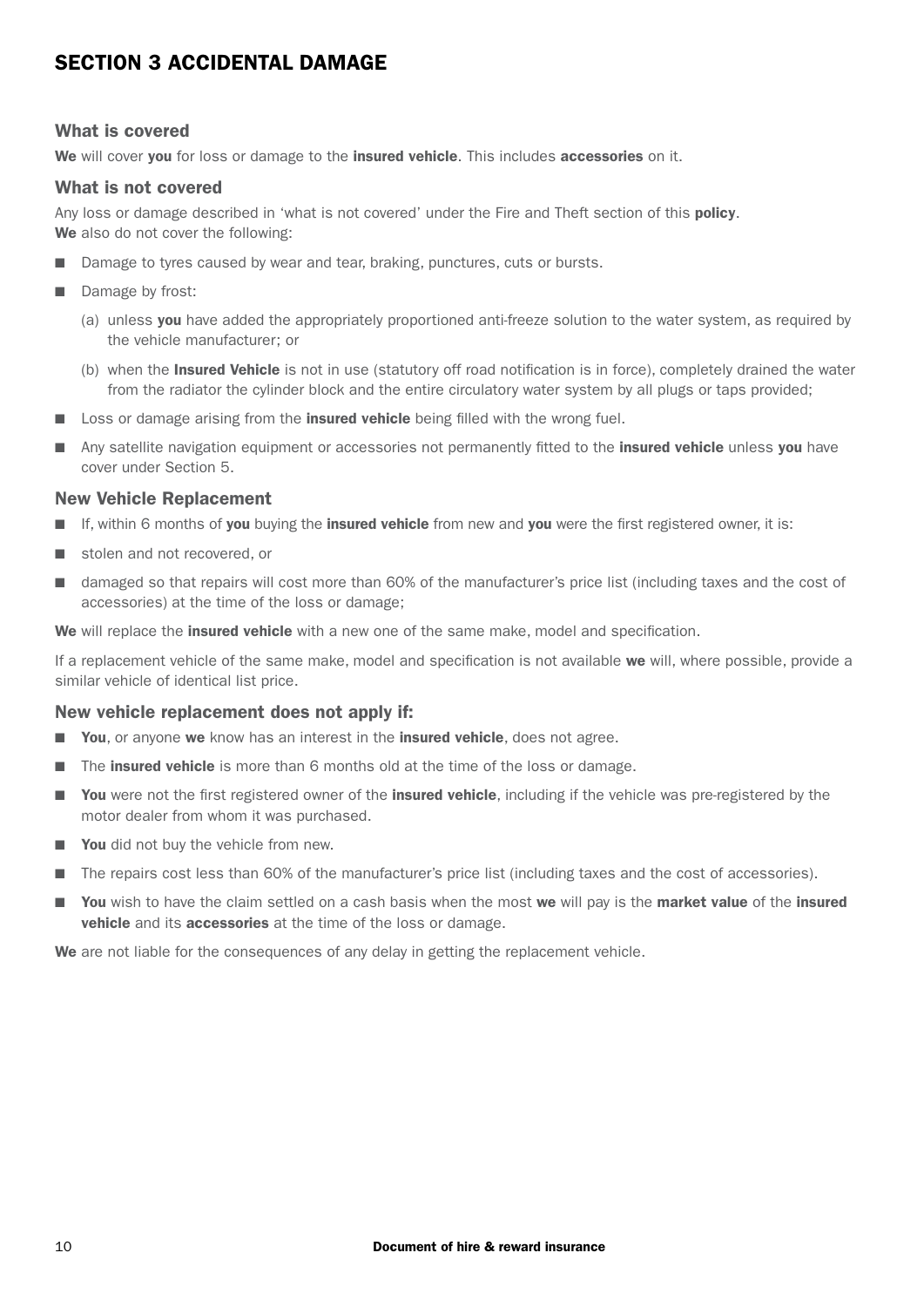# SECTION 4 WINDSCREEN AND WINDOWS

# What is covered

We will pay for damage to the insured vehicle's windscreen or windows. If this is the only damage you are claiming for, your No Claims Discount will not be affected.

The **schedule** shows the maximum amount we will pay:

- n any one **period of insurance** if the windscreen or window is replaced or repaired by **our** glassline (Phone 0800 678 1010); or
- n In any one **period of insurance** if any other supplier carries out the repair or replacement.

#### What is not covered

- Any loss or damage if you do not have cover under this Section.
- Damaged sunroofs, roof panels including damage to any part of a convertible hood, lights or reflectors, even if they are made of glass.
- The excess, unless you have your windscreen or window repaired rather than replaced. (The excess must be paid direct to the repair or replacement company if your windscreen or other windows are replaced, rather than repaired.)
- Extra costs for the work to be carried out outside normal hours, unless the windscreen is shattered or the driver's vision or the security of the **insured vehicle** is affected.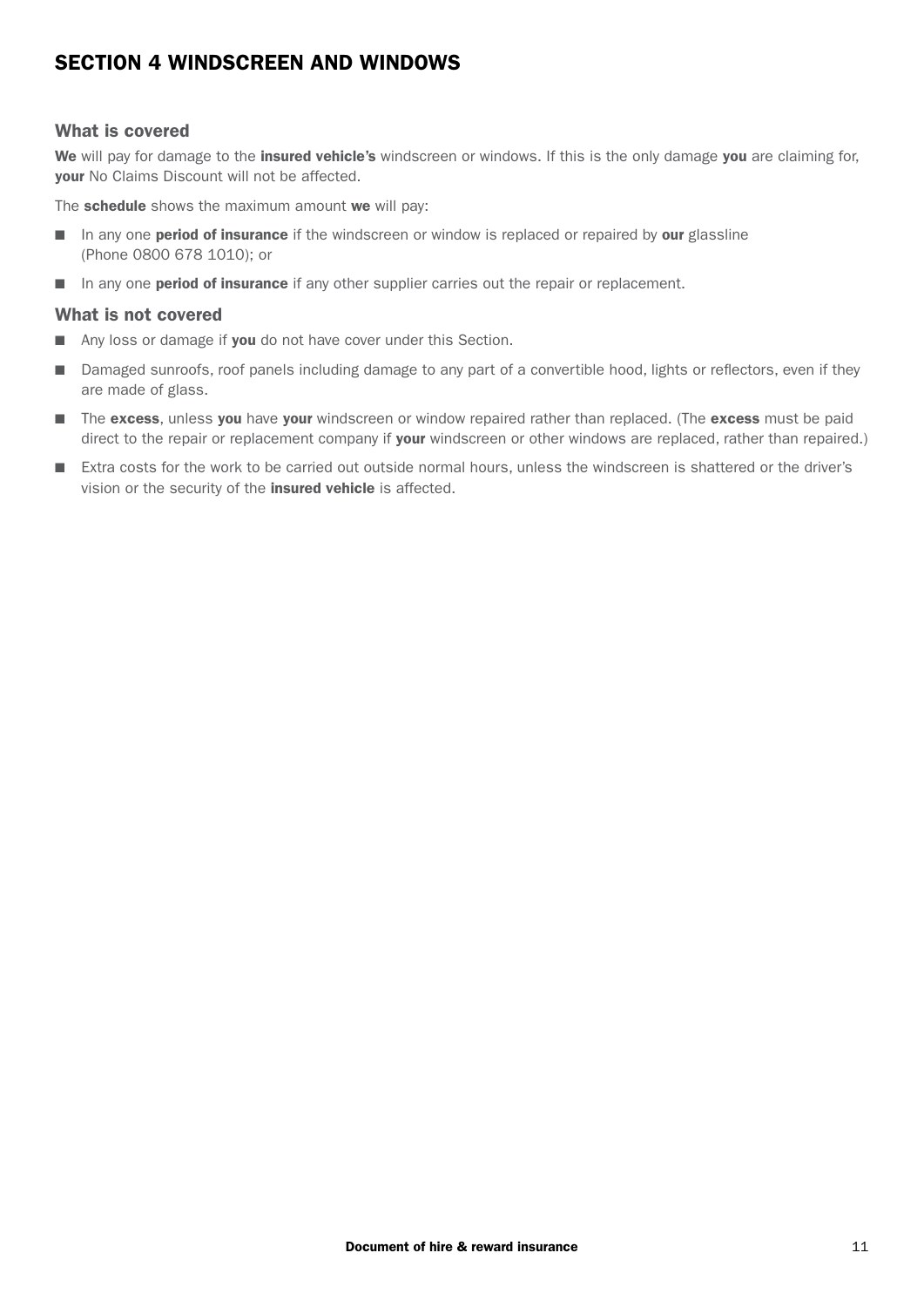# SECTION 5 PERSONAL ACCIDENT, DRIVERS' PERSONAL BELONGINGS, FARE PAYING PASSENGERS' PERSONAL BELONGINGS AND MEDICAL EXPENSES

# Personal Accident – What is covered

If vou, vour husband, vour wife or vour civil partner (as defined in the Civil Partnership Act 2004) are involved in a car accident, we will pay the amounts shown below if, within three months of the accident, it directly causes one of the following:

- Death **£2,500**
- Total loss of one or more limbs £2,500
- Permanent blindness in one or both eyes **£2,500**

The most we will pay is the limit for any one cause of death or injury during any one period of insurance. If the injured person is insured by us under any other contract of motor insurance, we will only pay out under one contract. We will only make a payment if the injury or death is directly connected with an accident involving the insured vehicle, and not if it happens while you, your husband, your wife or your civil partner were travelling in or getting into or out of any other vehicle that you do not own and is not hired or leased to you.

# Personal Accident – What is not covered

- Any loss if you do not have cover under this Section.
- Anyone who is under 21 or 75 or older at the time of the accident.
- Death or bodily injury caused by suicide or attempted suicide, self-injury or by drugs, alcohol or anything taken or inhaled.
- Death or bodily injury caused by disease, physical sickness or disability.
- Anyone failing to keep to the law regarding the use of seat belts.

# Drivers' Personal Belongings – What is covered

We will pay up to £250 for personal belongings, which belong to you, in your vehicle, if they are lost or damaged because of an accident, fire, theft or attempted theft.

# Drivers' Personal Belongings – What is not covered

- Any loss or damage if you do not have cover under this Section.
- Money, phones or phone equipment, computers or computer equipment and accessories when the insured vehicle is left unlocked or unattended.
- **Personal belongings** which do not belong to you.
- Personal belongings covered by any other insurance.
- Stamps, tickets, documents, securities, jewellery or furs.
- Goods, tools of trade or samples connected with your work or any other trade, or any container for these things.
- n Radios, cassette, compact or mini disc players, MP3 players, tapes or discs, televisions, computer game consoles or games and accessories, Citizen-Band radios and accessories.
- Keys, remote control or security devices.
- Property taken from an unlocked vehicle or which you have not taken reasonable care to protect from loss or damage.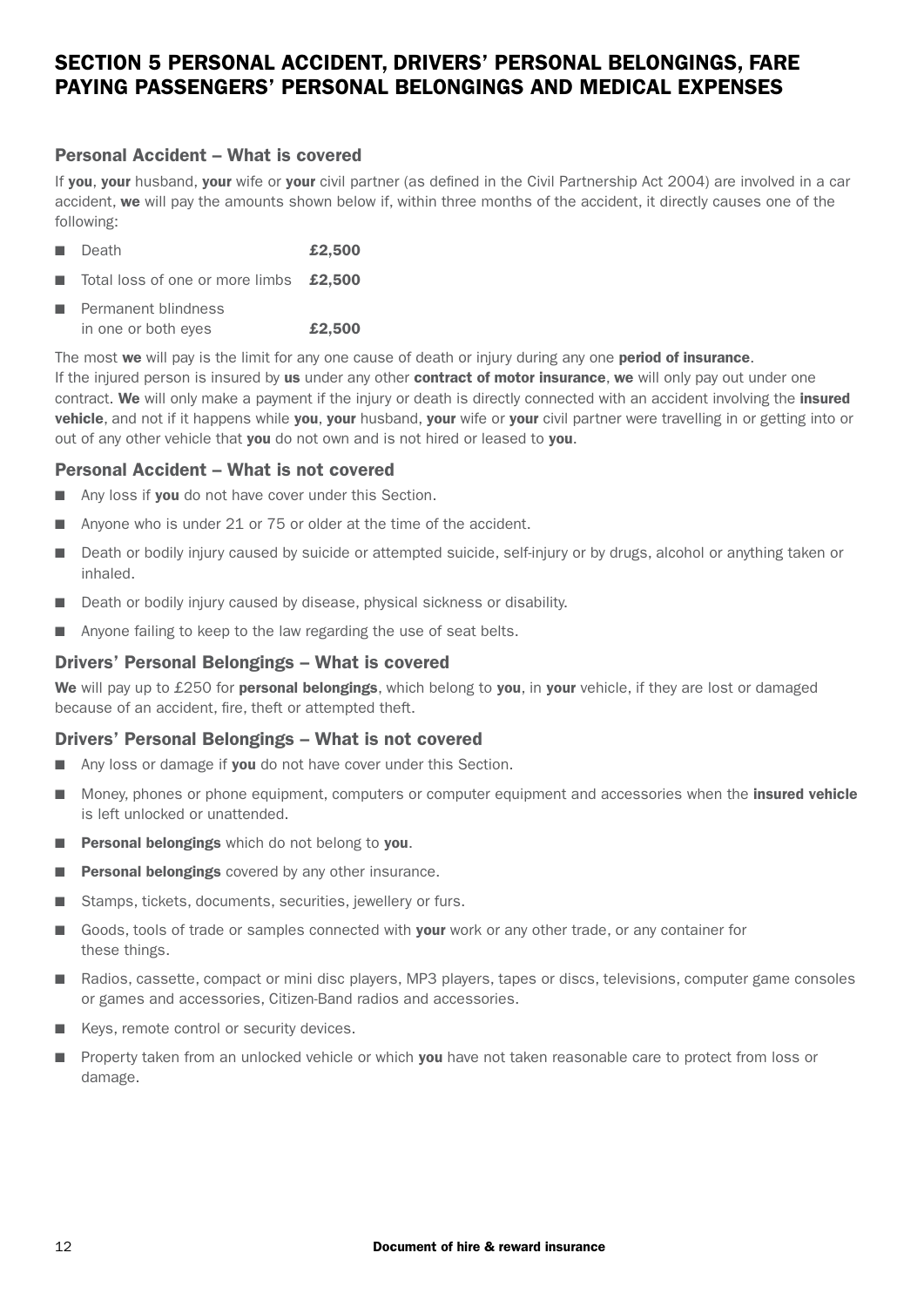# SECTION 5 PERSONAL ACCIDENT, DRIVERS' PERSONAL BELONGINGS, FARE PAYING PASSENGERS' PERSONAL BELONGINGS AND MEDICAL EXPENSES **CONTINUED**

# Fare Paying Passengers' Personal Belongings – What is covered

We will pay up to £1,000 per passenger for personal belongings or luggage belonging to any fare paying passenger if they are lost or damaged because of an accident, fire, theft or attempted theft whilst in or on the **insured vehicle** or any trailer so long as the towing is allowed by law and the trailer is attached properly to the *insured vehicle* by towing equipment made for this purpose.

# Fare Paying Passengers' Personal Belongings – What is not covered

- Any loss or damage if **you** do not have cover under this Section.
- Any loss or damage to personal belongings which are not securely fastened in an appropriate manner to the *insured* vehicle.
- $\blacksquare$  Personal belongings covered by any other insurance.
- Money, stamps, tickets, documents, securities, jewellery or furs.
- Goods, tools of trade or samples connected with any trade or business, or any container for these things.
- Radios, cassette, compact or mini disc players, MP3 players, tapes or discs, televisions, phones or phone equipment, computers or computer equipment and accessories, computer game consoles or games and accessories, Citizen-Band radios and accessories.
- **n** Property taken from an unlocked vehicle or which you have not taken reasonable care to protect from loss or damage.

# Medical Expenses – What is covered

If you or your passengers are injured because of an accident involving the insured vehicle, we will pay up to £100, in addition to the compulsory Emergency Medical Treatment fee (see Section 1), for each person for any medical treatment they receive.

# Medical Expenses – What is not covered

Any medical expenses if **you** do not have cover under this Section.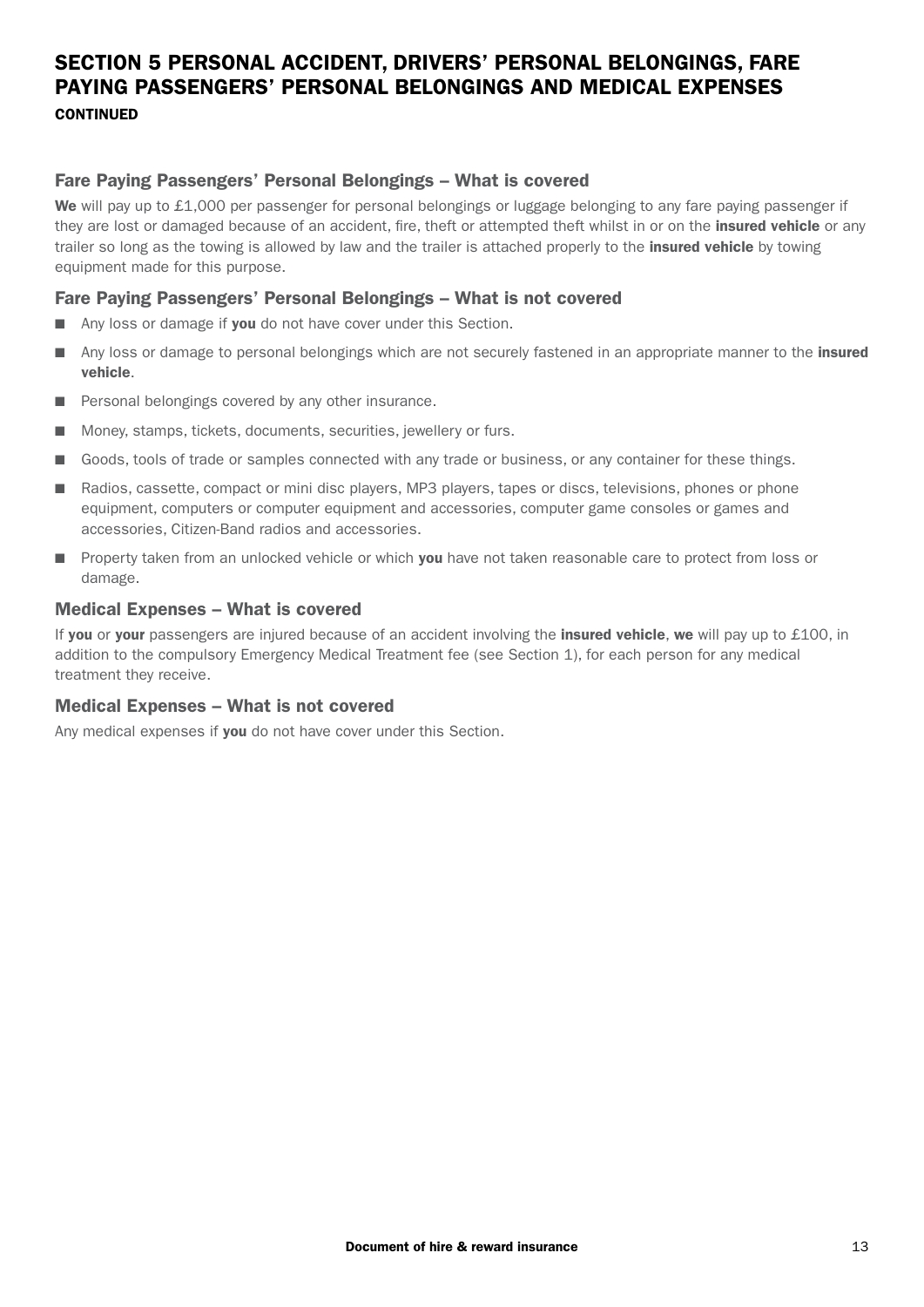# SECTION 6 DRIVING ABROAD

# Minimum Insurance – What is covered

We provide the minimum cover that applies to the country concerned to allow you to use the insured vehicle covered by this insurance in:

n Any country which is a member of the European Union, Iceland, Liechtenstein, Norway and Switzerland

The minimum cover automatically provided by this **contract of motor insurance** may vary from country to country.

## Minimum Insurance -What is not covered

- Damage to the insured vehicle
- $\Box$  Customs and Excise duty

# Cover in addition to Minimum Insurance – What is covered

We will extend your cover to apply to:

- n Any country which is a member of the European Union, Iceland, Liechtenstein, Norway and Switzerland
- The **insured vehicle** whilst it is being transported by rail, sea or air between countries, which **vou** have cover for. If you are travelling by sea, it must be by a recognised sea route and the journey should not take longer than 65 hours.

For up to a quarter of the **period of insurance** as long as:

- the insured vehicle is taxed and registered within the geographical limits, and
- **Nour** main and permanent home is within the **geographical limits** and your visit abroad is only temporary.

#### Cover in addition to Minimum Insurance – What is not covered

- Customs or Excise duties.
- Use for more than a quarter of the **period of insurance**.
- Loss or damage in any country which is not a member of the European Union or Iceland, Liechtenstein, Norway and Switzerland
- The insured vehicle, unless it is being used for purposes described in the certificate of motor insurance.
- Any additional accommodation or travel costs or expenses incurred.

# Additional information when travelling abroad

The following does not form part of your contract of motor insurance.

- Do take out adequate travel, breakdown and recovery insurance to cover all eventualities, even on a short trip.
- Do not sign an Agreed Statement of Facts form unless you fully understand and agree with its contents. In some countries they are binding agreements of the circumstances of an incident.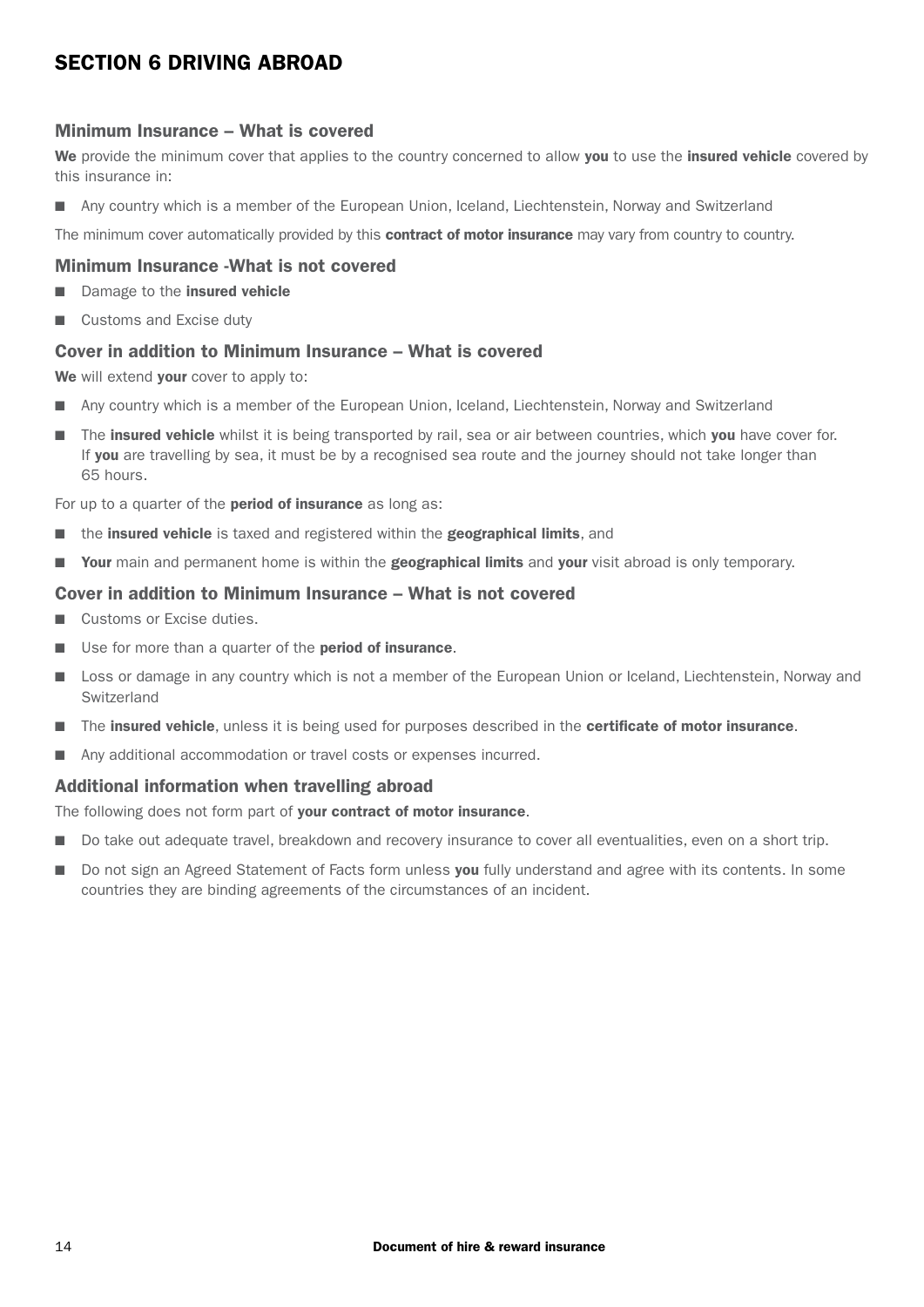# SECTION 7 NO CLAIMS DISCOUNT

If this is a yearly contract, and you do not claim under this insurance and you have not been involved in an accident which has or may result in a claim against you, we will give a discount from your renewal premium.

If the insurance covers more than one vehicle, the No Claims Discount will apply separately for each vehicle.

You cannot transfer your No Claims Discount to anyone else.

We will reduce or remove your No Claims Discount if we make any payment whatsoever, even if the accident is not your fault, unless we get the money back from someone else. We may withhold the No Claims Discount in full or part if there are any claims that have not been settled. If we recover all our money, or we have good reason to believe a third-party claim would be unsuccessful, the No Claims Discount would apply again.

If you have a protected No Claims Discount (shown on the schedule) we will not reduce the Discount. The protected No Claims Discount only applies while you are insured by us and cannot be transferred to another insurer.

Premiums in future years may still be increased according to the claims history.

# SECTION 8 LOCK REPLACEMENT – STOLEN KEY

#### What is covered

If the keys, lock transmitter or entry card for the keyless entry system of your insured vehicle are stolen, we will pay up to a maximum of £250 towards the cost of replacing:

- $\blacksquare$  the door and boot locks
- $\blacksquare$  the ignition and steering locks
- $\blacksquare$  the lock transmitter; and
- the entry card

provided that we are satisfied that the identity or location of your insured vehicle is known to any person who may have the keys, transmitter or entry card, and reasonable care is taken to safeguard the keys, transmitter or entry card from loss.

# What is not covered

 $\blacksquare$  Any amount in excess of £250.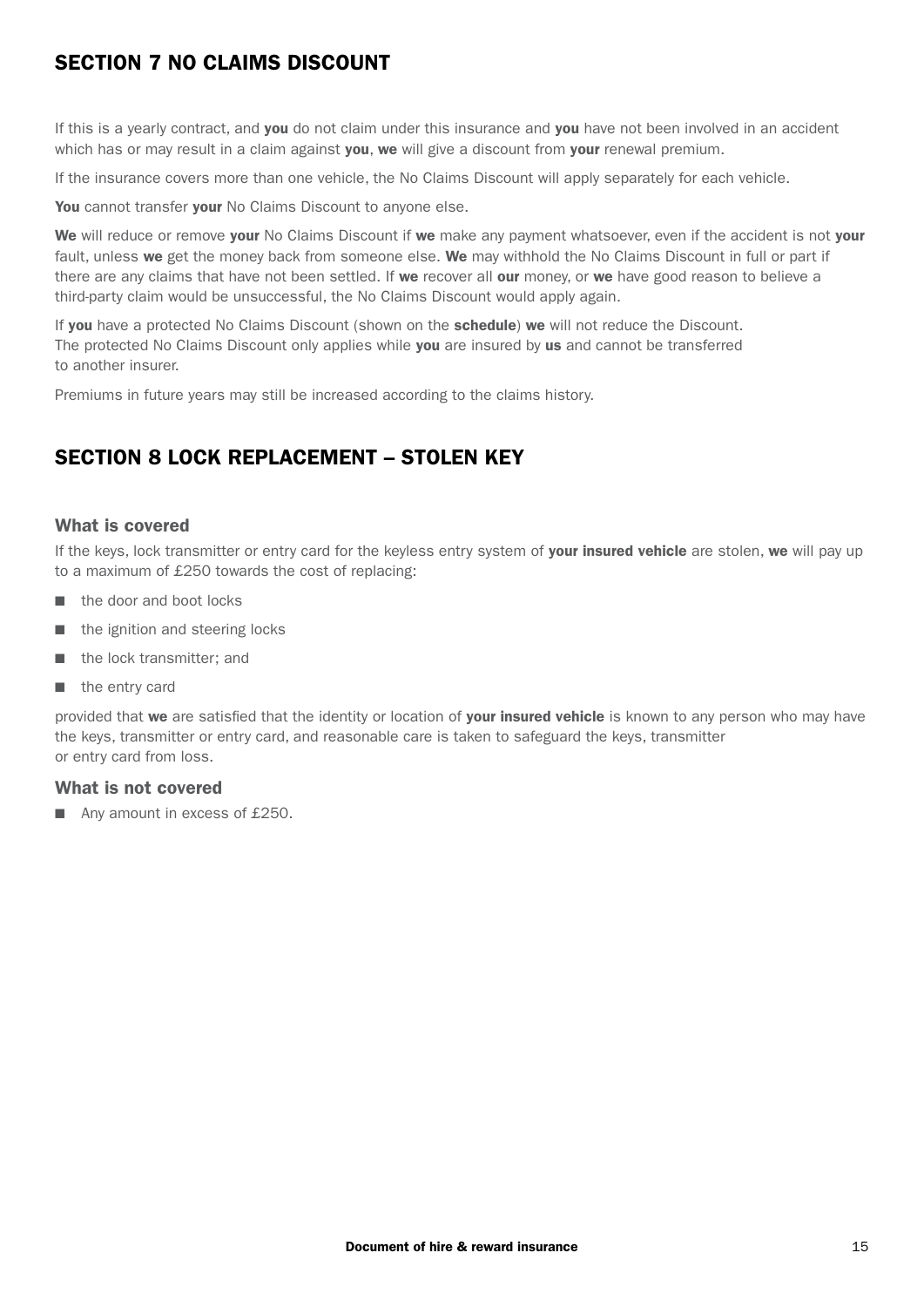# CLAIMS HANDLING

We aim to provide you with the best claims service that we can. If you use the services we have put in place to achieve this, we can provide a better service than when the claim is outside our control.

There are some important points that you should be aware of if you are involved in an accident or your vehicle is stolen.

# Accident

You must STOP at the scene of the accident, do not drive away until you have exchanged details with the other party involved.

Give your name, address and insurance details.

Get the name, address, phone number, vehicle registration and any other information you can from the other driver or drivers, passengers, witnesses and any attending police officer.

Note the exact location and any relevant road signs or markings.

If there is an injury and you did not give your details at the scene, report the incident to the police within 24 hours.

# Theft

Report the theft to the police immediately and take a note of the officer's name, number constabulary and crime reference number.

If you know where the vehicle is after its theft, make sure that it is safe and secure.

# Non-Fault Accident Management Service

If you are involved in a motor accident that is not your fault, we are here to help you.

Motor accidents are always stressful, particularly if you or a passenger has been injured. The last thing you need is a long and expensive legal dispute to worry about.

This is where our Non-Fault Accident Management Service can help. If you are involved in an accident which is caused by a third party you have a legal right to claim back your uninsured losses from the person who caused the accident.

Once you have reported your accident to our Contact Centre (UK) 0800 028 9655 then, subject to circumstances, we may be able to provide you with our full Non-Fault Accident Management service.

We will refer you to our approved, specialist panel solicitor for free legal advice and guidance and you can choose to appoint them to recover your uninsured losses. We will also refer you to a specialist provider for replacement vehicle hire.

Uninsured losses can include the following:

- Compensation for an injury you or your passengers have suffered.
- Compensation for your family in the event that you incur fatal injuries.
- **Nour policy excess** that you may have to pay under your comprehensive motor policy. If we can recover your losses in full, your no claims bonus should not be affected.
- Reasonable hire charges for a replacement vehicle while **yours** is being repaired.
- Loss of earnings
- Accident repair costs if you do not have comprehensive insurance cover.
- Compensation for damage to your clothes, luggage or personal belongings.

#### Replacement Vehicle Hire

In the event of a valid Non-Fault claim, we will arrange for our chosen credit hire provider to contact you to arrange the hire of an equivalent vehicle to your own which is suitable for your needs. Should you agree to appoint our chosen provider they will the recover the hire costs on your behalf from the party at fault.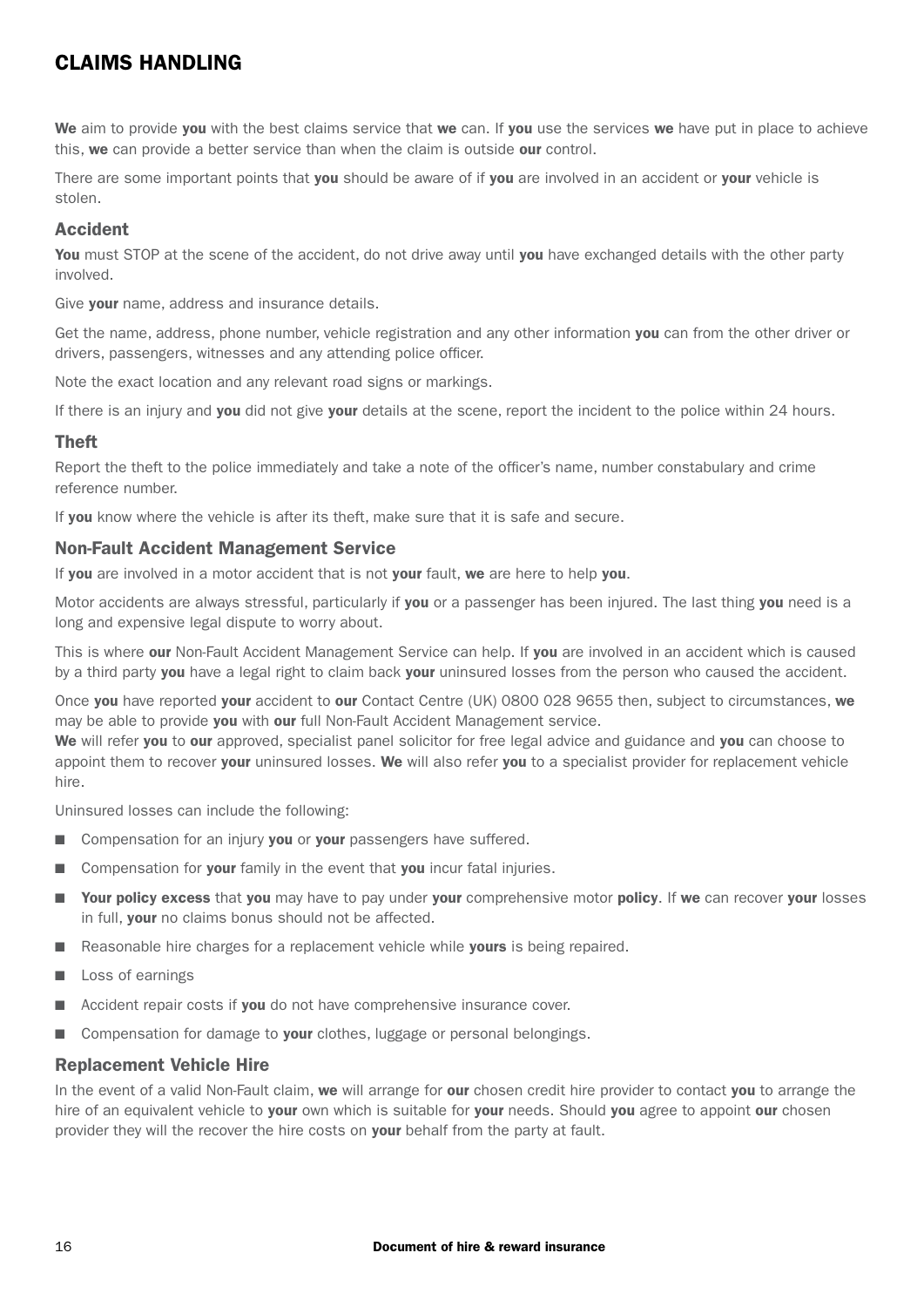# CLAIMS HANDLING CONTINUED

# What to do after an accident

If you are involved in an accident, remember to write down as many details as possible, including the names and addresses of anyone who may have seen the accident. Let us have this information as soon as you can by calling us on 0800 028 9655.

# We will do the following:

Once you call our Contact Centre (UK) on 0800 028 9655 if we determine that the accident was not your fault we will refer you to our approved, specialist panel solicitor. Our approved solicitors are available 24 hours a day, 365 days a year to give you free legal advice following a motor accident.

**Our** approved solicitor will be fully committed to settling your claim on the best possible terms and once they have assessed your prospects of success, and you have agreed to appoint them to represent you they will pursue any injuries suffered to you or your passengers and will also pursue other uninsured losses on your behalf.

# Claims Procedure

If any accident, injury, loss or damage occurs you, or your legal representative, must do the following:

Inform us by calling our Contact Centre (UK) on 0800 028 9655 as soon as is reasonably possible. If your claim is for glass only call our glassline on 0800 678 1010.

- Send us, unanswered, every letter you receive about a claim as soon as possible.
- Tell us, as soon as you know, about any prosecution, coroner's inquest or fatal accident injury.
- Not admit liability or negotiate a settlement without our written permission.
- Give any information, help and co-operation we need, including going to court if necessary.

# We will do the following:

- Take over, defend or settle any claims in **your** name, or that of any other person insured.
- Take action (which we will pay for) in your name, or that of any other person insured, to get back any money we have paid.

# Windscreen Damage – Ring 0800 678 1010

#### (See Section 4)

Contact our glassline (0800 678 1010) as soon as possible after the insured vehicle's windscreen is damaged.

Some windscreen damage can be repaired. If so, no windscreen **excess** will apply.

# Handling your claim

(See Sections 2, 3 and 8)

# We will do the following:

- Get an agent to take the *insured vehicle* to the nearest Approved Repairer or another safe place if vou cannot drive it.
- Refer you to an Approved Repairer. You can take the vehicle to them or they will collect it and return it to you after an estimate has been prepared.
- Send the vehicle to an Approved Repairer, or another repairer of your choice, if we disagree with the estimate for repairing it provided by a non-approved repairer.
- If the insured vehicle is being repaired by an Approved Repairer from our network, they will provide you with a courtesy vehicle for personal use (this will not be provided if a plated vehicle option has been granted).
- Treat the **insured vehicle** as stolen if it has not been recovered within 30 working days after **vou** reported the theft to our Contact Centre. It must still be missing when we pay your claim.
- Have **vour** vehicle examined by **our** own or **our** appointed engineer.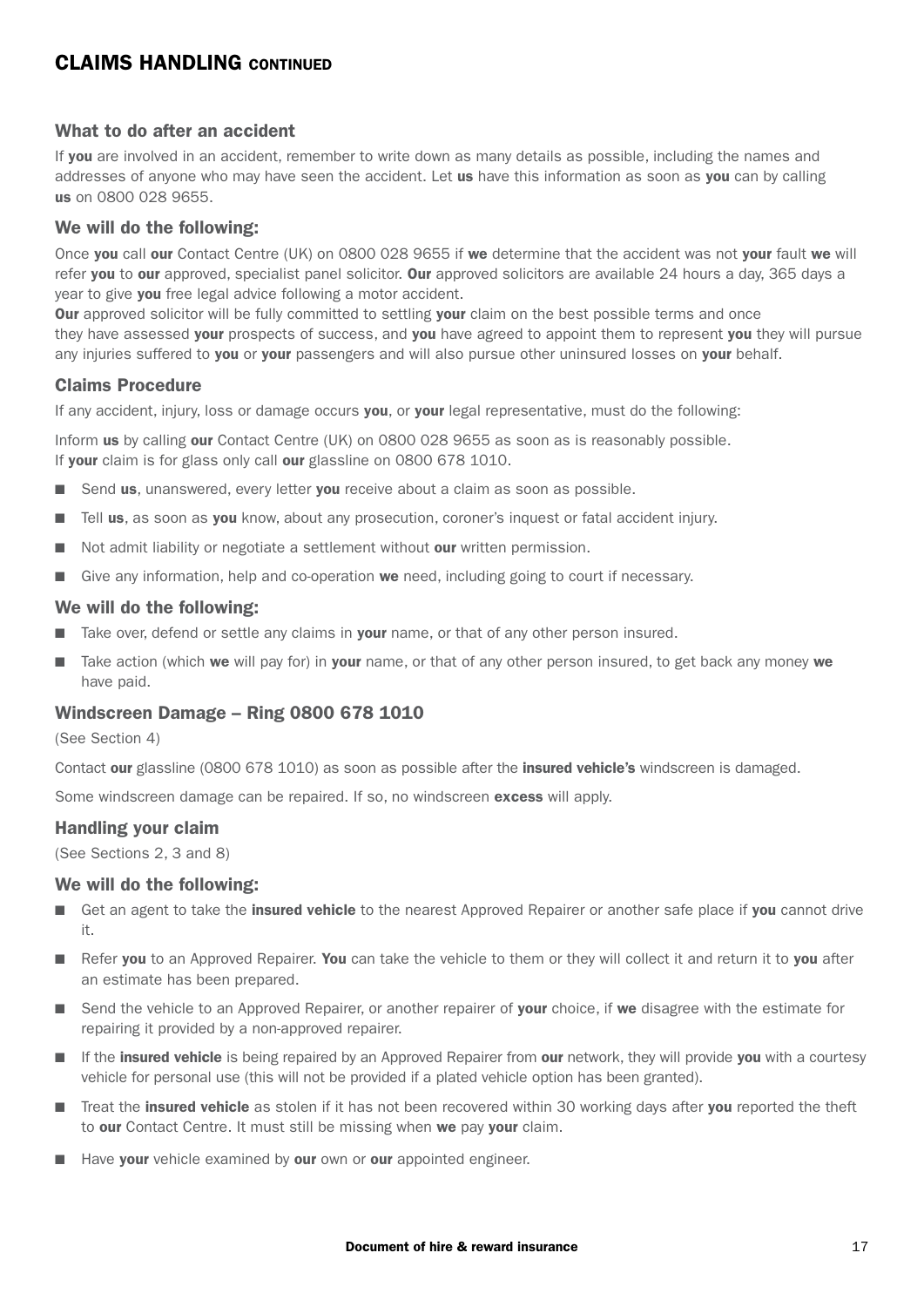# CLAIMS HANDLING CONTINUED

# You must do the following:

- Tell us straightaway if the insured vehicle is stolen and you later get it back, or discover where it is.
- Send us the certificate of motor insurance, the Vehicle Registration document and Department of Transport Test (MOT) Certificate if the *insured vehicle* needs one, keys and any other documents we ask for before we pay your claim.
- Get our permission before ordering any new part or accessory, and before paying for any transport outside the geographical limits.

# Repair Guarantee

In the event of an accepted claim under Section 3 of this policy we guarantee that we will authorise repairs to your vehicle within 1 **business day** of notification of the accident.

To activate the guarantee you must:

- Notify the accident directly to  $LV =$ .
- Use the services of a  $LV =$  Approved Repairer.
- Carry out the instructions of LV= to enable the vehicle to be present at the Approved Repairer for assessment.

The guarantee will not operate if:-

- You choose to use a non LV= Approved Repairer:
- You do not carry out the instructions of  $LV =$  to get the vehicle to the Approved Repairer;
- The process is delayed by events outside our and/or our suppliers' reasonable control which events cause(s) a business disruption to, or materially affects, our business, including but not limited to strikes, lockout, civil disobedience, war, action of any government or regulatory authority, act of terrorism or vandalism, abnormal weather conditions or other natural causes.

If we fail to adhere to this guarantee we will compensate you with a flat payment of  $£250$ .

# Total Loss Guarantee

In the event of an accepted claim under Section 3 of this **policy** where **your** vehicle is classed as a total loss by  $LV =$ , we will issue a payment to you within 2 business days following the inspection of the vehicle, subject to:

- Communication with you; and
- $LV =$  or its appointed agent receiving all relevant documentation requested.

This guarantee will not operate if the process is delayed by events outside our and/or our suppliers' reasonable control which events cause(s) a business disruption to, or materially affects, our business, including but not limited to strikes, lockout, civil disobedience, war, action of any government or regulatory authority, act of terrorism or vandalism, abnormal weather conditions or other natural causes.

If we fail to adhere to this guarantee we will compensate you with a flat payment of  $£250$ .

# Paying your claim

(See Sections 2, 3, 4 and 8)

# We will do the following:

- Pay the reasonable cost of protecting the insured vehicle.
- Pay the reasonable cost for the insured vehicle to be brought back to the address shown on the schedule. (We will not pay the cost of any transport outside the **geographical limits** unless we agree to do so first.)
- Entirely at our discretion and subject to payment of the **policy excess**, arrange to:
	- a) repair the damage at our Approved Repairer, we may decide to use suitable parts or accessories which are not supplied by the original manufacturer, or alternatively authorise repairs at a repairer of your choice subject to the provision of satisfactory estimates,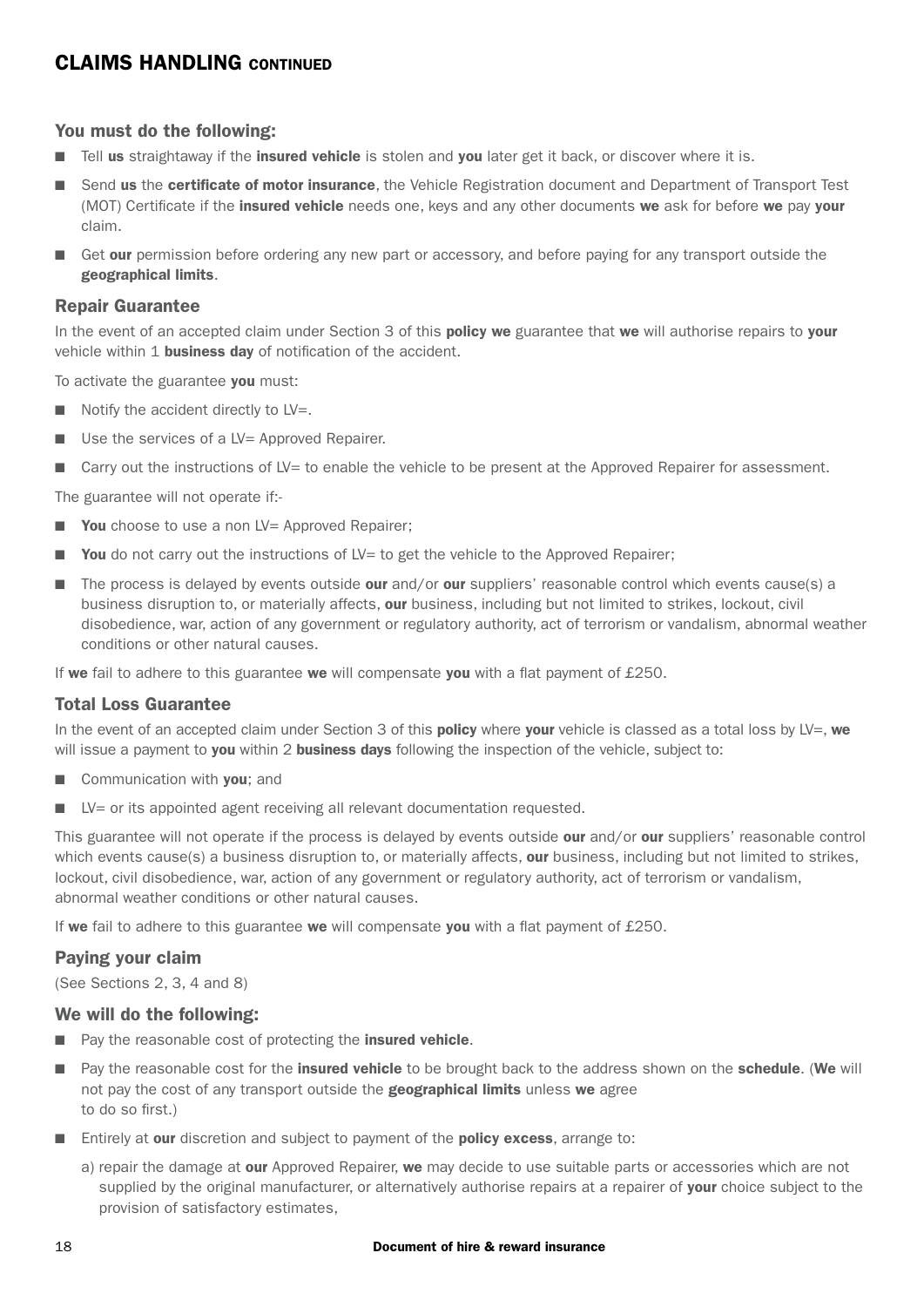# CLAIMS HANDLING CONTINUED

- b) pay you the cost of replacing or repairing the damaged parts, including their fitting, or
- c) treat the **insured vehicle** as a total loss and pay you the market value of the vehicle less the excess just before the loss or damage happened.
- Pay the last known cost shown in the manufacturer's price list and the reasonable cost of fitting if any lost or damaged part or accessory is no longer available.
- n Not pay the whole cost of any repair or replacement that leaves the vehicle in a better condition than before the loss or damage (you will pay part of the cost of the repair or replacement).
- Not refund any premium if the insured vehicle is written off or there is any claim. Once you accept our offer or we have paid the claim (or both) the *insured vehicle* becomes our property.
- Settle the claim to the legal owner if the insured vehicle is part of a hire-purchase or leasing agreement, or belongs to someone else.
- We will not pay the VAT element of any claim if you are registered for VAT.
- If we declare the insured vehicle a total loss (write off), you must pay whatever you owe us before we will pay your claim, or we may take what you owe us from anything we pay you.

# You must do the following:

- Pay any excess direct to the repairer when you collect your vehicle.
- Pay the VAT direct to the repairer when you collect your vehicle if you are registered for VAT.
- Reimburse us any amount paid to any repairer in respect of a claim under the contract of motor insurance in relation to the VAT element of the total cost, if you are registered for VAT.

# Excess Waiver

In the event of a claim under Section 3 of the **policy** where either:

- Liability is admitted by the Third Party insurer; or
- The accident description is Hit in rear, Hit whilst parked or Third Party from side road and the Third Party insurer is known,

subject to the accident being notified to LV= within 48 hours of occurrence, we may, at our discretion, waive the policy excess stated on the schedule.

# Excess Discount

In the event of a claim under Section 3 of the **policy**, the **policy excess** applicable may, at our discretion, be reduced by 50% if the accident is reported directly to LV= within 24 hours of the incident.

# Other Insurance

If there is any other insurance covering the same claim, we will only pay our share of the claim, even if the other insurer refuses the claim.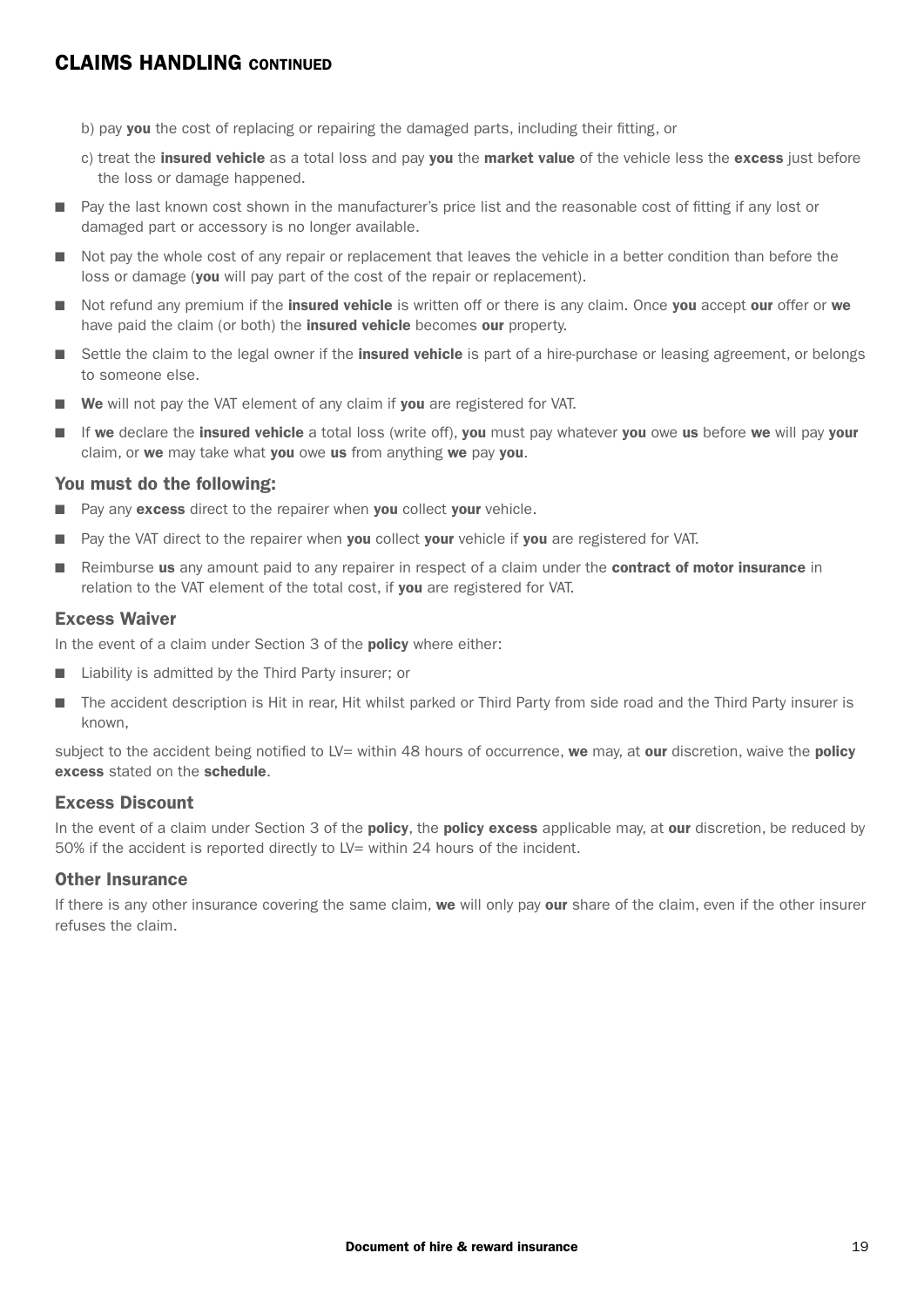# GENERAL EXCLUSIONS

These general exclusions apply to the whole of this contract of motor insurance and describe the things which are not covered. These apply as well as the exclusions shown under 'What is not covered' in each of the Sections detailing the cover provided.

This **contract of motor insurance** does not cover claims arising from any of the following.

- 1 Any accident, injury, loss or damage that happens while the insured vehicle is being:
	- used for a purpose which it is not insured for;
	- **n** driven or in the charge of anyone who is not described in the **certificate of motor insurance** as a person entitled to drive or who is excluded from driving by any **endorsements** or covered by another insurance;
	- n driven or in the charge of anyone who does not have a valid driving licence, has not held a driving licence, is disqualified from driving or is prevented by law from holding a licence.
	- driven or in the charge of anyone who does not hold the requisite licence to comply with the Licensing conditions of the insured vehicle;
	- driven or in the charge of anyone who does not meet the terms and conditions of their driving licence as required by DVLA /DVANI rules and regulations and any relevant law;
	- n driven or in the charge of anyone who does not meet all the conditions described in the **endorsements** on your schedule and all the general conditions in this policy;
	- kept or used in an unsafe or unroadworthy condition. (You may be asked to provide details to show the insured vehicle was regularly maintained and kept in good condition);
	- kept or used without a current Department of Transport Test (MoT) certificate if one is needed;
	- kept or used in any way that breaks any security requirements imposed by an **endorsement**;
	- used to carry passengers or goods in away likely to affect the safe driving and control of the vehicle;
	- used for carrying dangerous loads; or
	- used in or on restricted areas of airports, airfields or military bases.
- 2 Any liability that you have agreed to accept unless you would have had that liability anyway.
- 3 Anyone who does not meet all the conditions described in the endorsements on your schedule and all the general conditions in this policy and any other condition of this policy.
- 4 Any use connected with the motor trade, unless this use is described in the certificate of motor insurance (under Limitations as to Use).
- 5 Racing of any description or being used in any contest, competition, rally or speed trial (apart from treasure hunts).
- 6 The insured vehicle being used on any form of race track, de-restricted toll road (including the Nurburgring) or off-road activity.
- 7 Any accident, injury, loss or damage caused directly or indirectly by:
	- war, invasion, act of foreign enemy, hostilities (whether war is declared or not), civil unrest, revolution, act of **terrorism**, riot or similar event:
	- earthquake;
	- ionising radiations or contamination from nuclear fuel or nuclear waste or from the burning or explosion of nuclear fuel;
	- $\blacksquare$  the radioactive, toxic, explosive or other dangerous properties of any nuclear installation, reactor, or other nuclear assembly or its component part;
	- any weapon or device using atomic or nuclear fission or fusion or radioactive force or matter;
	- pressure waves caused by aircraft and other flying objects; or
	- carrying any Hazardous Goods.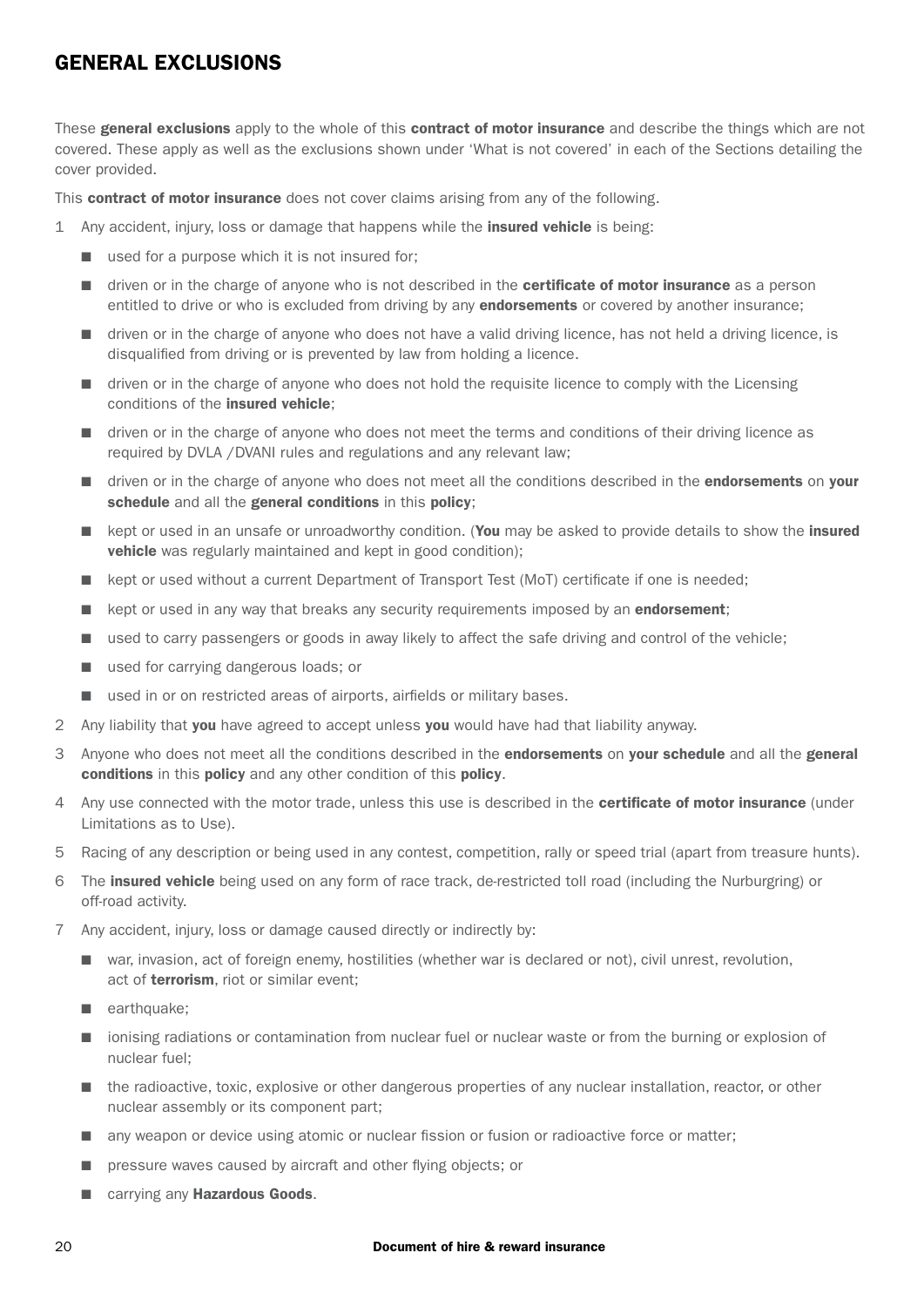# GENERAL EXCLUSIONS CONTINUED

- 8 Any liability, loss or damage that happens outside the geographical limits (apart from the cover detailed in Section 6 – Driving Abroad).
- 9 Any proceedings brought against you outside the geographical limits, unless they result from using the insured vehicle in a country which we have agreed to extend this insurance to cover (see Section 6 – Driving Abroad).
- 10 Any liability, injury, loss or damage caused directly or indirectly by:
	- pollution; or
	- contamination;
	- n unless the pollution or contamination is directly caused by one incident at a specific time and place during the period of insurance and is:
	- sudden;
	- $\blacksquare$  identifiable;
	- not deliberate; and
	- $\blacksquare$  unexpected.

We will consider the pollution to have happened at the time the incident took place.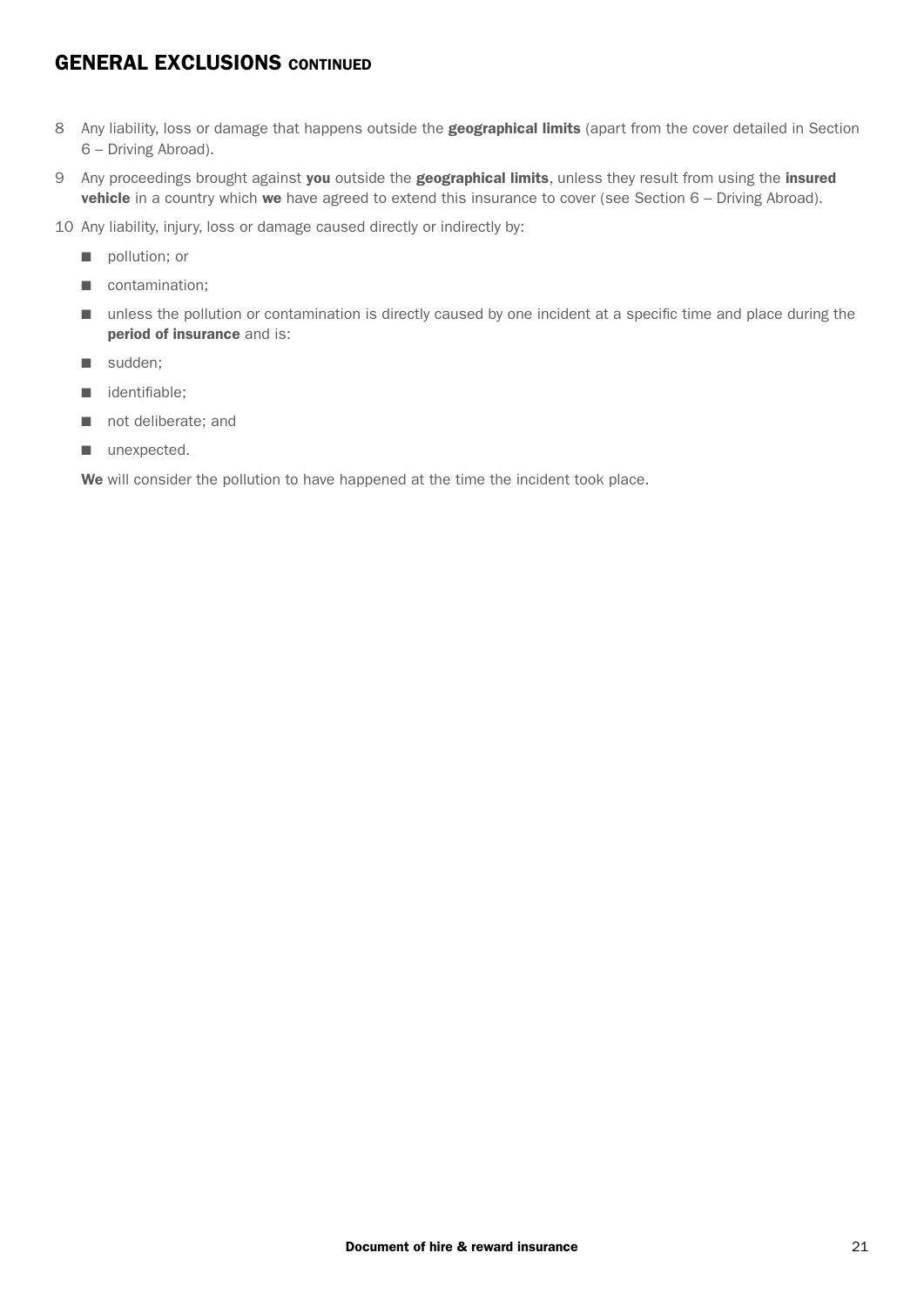# GENERAL CONDITIONS

The following general conditions apply to the whole of this contract of motor insurance. These describe your responsibilities, general information and the procedures that apply in certain situations, such as when there is a claim or the contract of motor insurance is cancelled. If you do not meet the terms and conditions of this contract of motor **insurance**, it could make the cover invalid or mean we may refuse to pay your claim.

# Keeping to the Policy Terms

Your premium is based on the information you gave us when your cover started and when you renew it. If your circumstances change, you must tell us as soon as possible. If you are not sure whether you need to tell us about certain facts, you should give us the information anyway, or contact your insurance advisor for advice. You should keep a record of the information you give in relation to this contract of motor insurance. If you did not or do not give full and accurate information, this contract of motor insurance may be invalid and we may refuse to deal with any claim you might make.

This insurance will only apply if:

- n the person claiming has kept to all the terms and conditions of this **contract of motor insurance**; and
- all the information you have supplied is correct and complete to the best of your knowledge and belief.

# Misrepresentation and Fair Presentation

You and anyone representing you have a Duty to provide a fair presentation of the risk. A fair presentation is one which, in a reasonably clear and accessible manner, provides the material facts which you know or ought to know following a reasonable search. Failing that, the information provided must be sufficient to warn us that additional enquiries must be made to fully understand the risk. The information provided must be substantially correct, complete and made in good faith.

If you or anyone representing you

- provides the insurance advisor who arranged the contract of motor insurance, our authorised agent or us with misleading, incomplete or incorrect information when applying for, amending or renewing this insurance
- deliberately and/or recklessly withholds information or misleads the *insurance advisor*, or our authorised agent or us in order to obtain cover or gain a cheaper premium or more favourable terms
- n provides the *insurance advisor* or our authorised agent or us with false documents

We may

- amend your contract of motor insurance to record the correct information
- apply different terms with effect from the date of the misrepresentation and amend the **contract of motor insurance** to record the correct information. Where different terms are applied which results in an additional premium you shall be liable to pay for such additional premium from the date of the misrepresentation
- cancel your contract of motor insurance in accordance with General Condition Cancellation
- void your contract of motor insurance and treat it as if it had never existed and return the premium paid other than in circumstances of
	- i. deliberate and /or reckless misrepresentation where we will not return any of your premium
	- ii. where claims have been made under the contract of motor insurance then
		- any sums that have been paid by way of benefit under the contract of motor insurance will be deducted from any return premium due to you or
		- in the event that the premium paid does not exceed the sums paid by way of benefit under the contract of motor insurance **you** will be responsible for reimbursing **us** the difference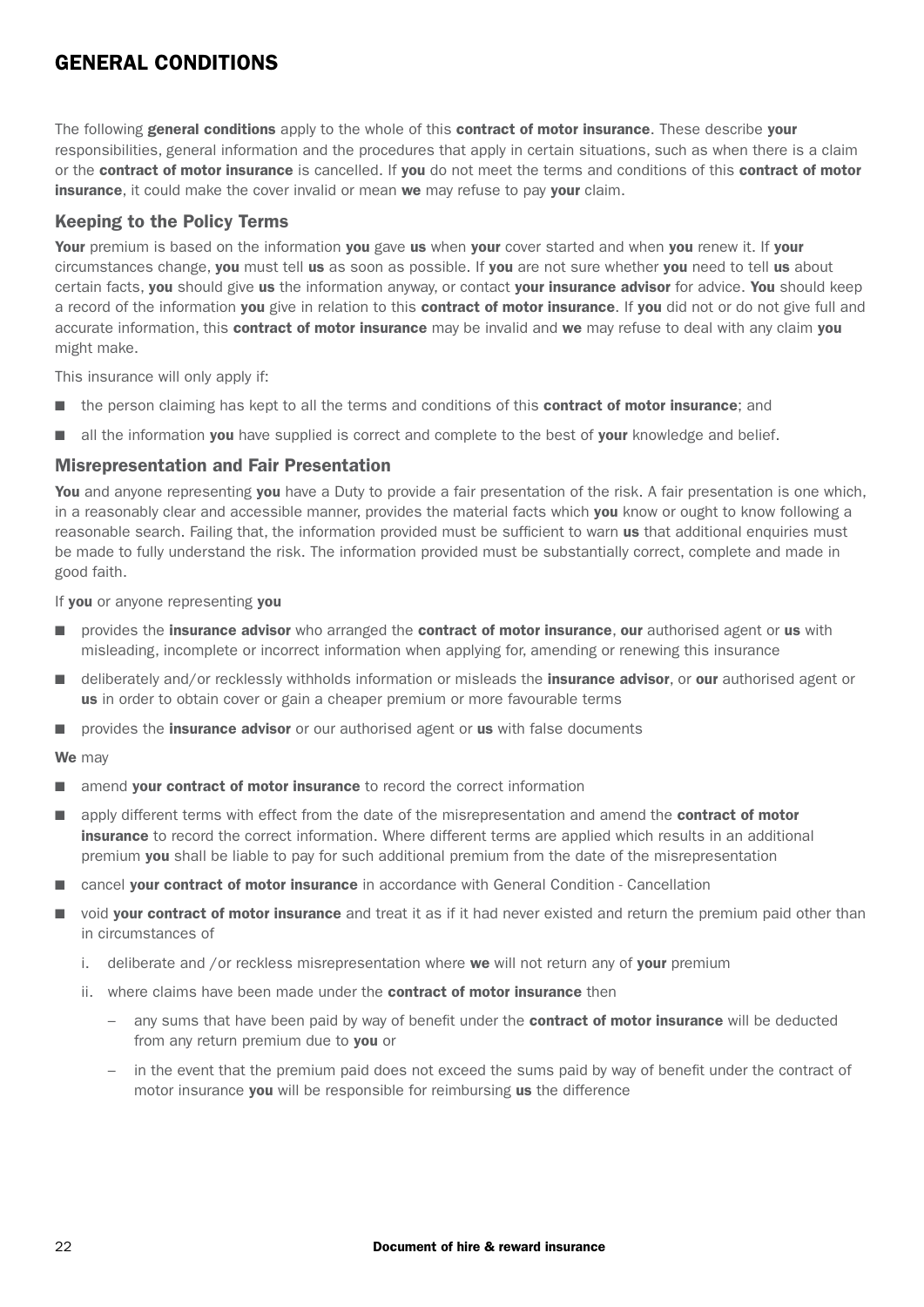# GENERAL CONDITIONS CONTINUED

- in addition to voiding your contract of motor insurance we may also void any other policies which you have with us and return the premium paid for such policies except in the circumstances where
	- i. deliberate and/or reckless misrepresentation has also occurred on these policies, in which event, no premium shall be returned by us
	- ii. claims have also been made on these policies, in which event
		- any sums that have been paid by way of benefit under the Policy will be deducted from any return premium due to you or
		- in the event that the premium paid does not exceed the sums paid by way of benefit under the Policy you will be responsible for reimbursing us the difference

# Fraud

If you or anyone representing you

- makes a fraudulent payment by bank account and/or card
- provides the *insurance adviser* who arranged the **contract of motor insurance, our** authorised agent or us with false documents or false statements to support a claim
- makes a claim or part of any claim that is fraudulent, false or exaggerated

we may

- cancel your contract of motor insurance in accordance with the Cancellation Condition
- n reject a claim or reduce the amount of payment that would have been paid
- recover from you any sums paid by way of benefit under this contract of motor insurance in respect of any claim or part of any claim that is fraudulent, false or exaggerated
- **n** pass details to fraud prevention and law enforcement agencies who may access and use this information

# Right of recovery

If the law of any country which this **contract of motor insurance** covers requires us to make payments which, but for that law, we would not otherwise have paid, you must repay the amount to us.

If any claims or other monies are paid to **you** by mistake for any reason, or a claim has been paid which we later find to be fraudulent, false or exaggerated, you must repay the amount paid to us.

If we have refunded any premium following cancellation, we can take any money you owe us from any payment we make.

# Care of the Vehicle

The **insured vehicle** must be covered by a valid Department of Transport Test (MoT) Certificate if **vou** need one by law.

You must take all reasonable precautions to avoid loss of or damage to the insured vehicle. For example, vou should remove it to a safe place as soon as possible if it breaks down.

You should also take all reasonable care of the keys to the insured vehicle to prevent them being lost or stolen.

You must always take the keys out of the ignition and remove them completely when the insured vehicle is left at any time whatsoever (regardless of whether the vehicle is still within your sight) and make sure that you do not leave belongings on display. You should close all the windows and sun-roofs and lock all the doors. Alarms, immobilisers and tracking devices should be turned on when fitted. **Endorsements** may apply to your cover, setting out other requirements relating to immobilisers, alarms and tracking devices. In these cases, we will need to see evidence that an approved alarm, immobiliser or tracking device has been fitted.

These devices must always be on and working whenever the **insured vehicle** is left.

If vou do not take reasonable care of the insured vehicle and meet any security requirements, this contract of motor **insurance** may no longer be valid and we may not pay any claim.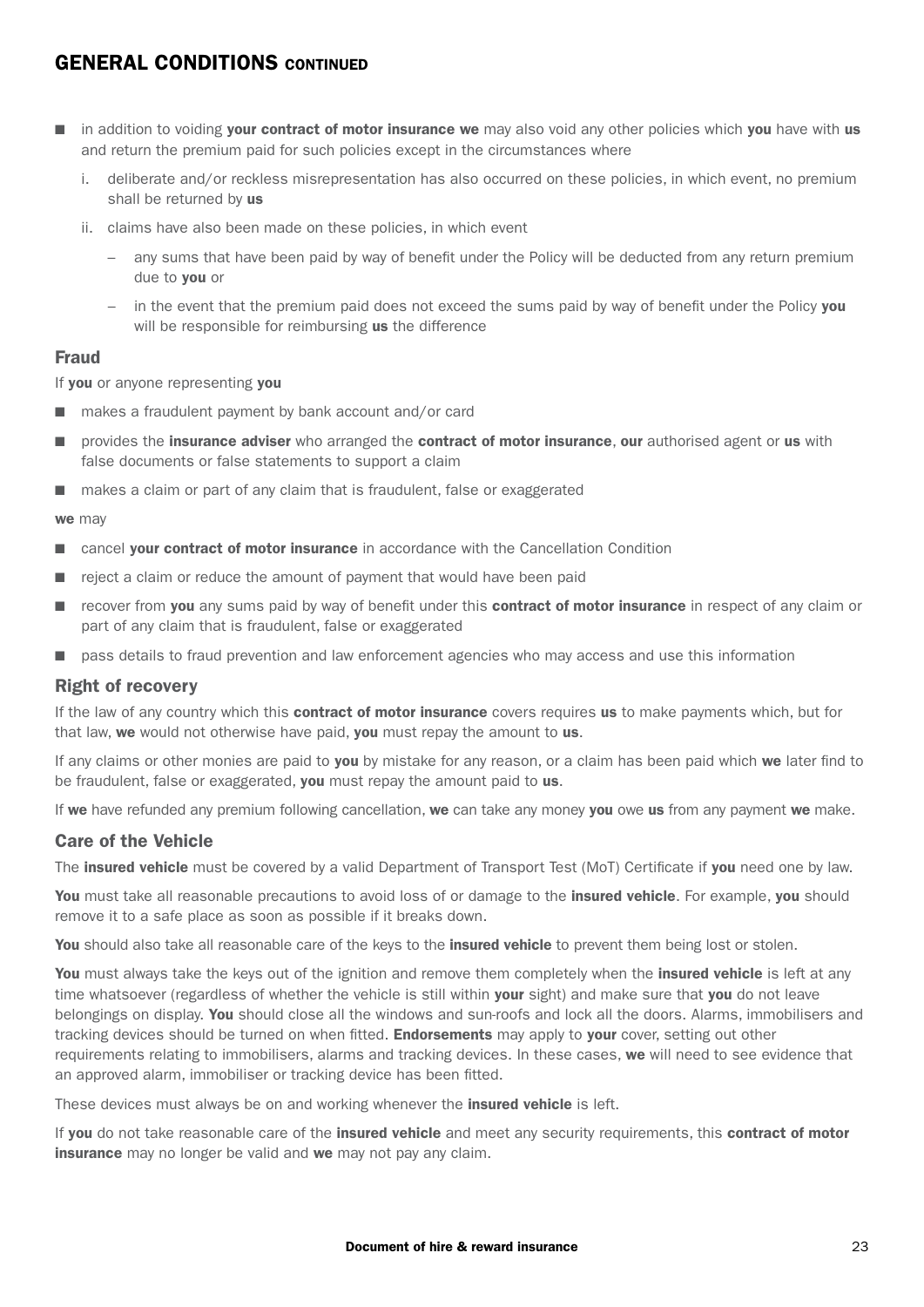# GENERAL CONDITIONS CONTINUED

# Payment of Premium

- a) You must pay the premium for the contract of motor insurance or any endorsement attaching to your contract when due
- b) if the premium for the **contract of motor insurance** or **endorsement** is payable by instalments then
	- i. each instalment shall be paid when due or
	- ii. where a notice has been issued requiring the outstanding amount must be paid by a specific date then such payment is made by that date

If you do not pay the premium when due you could make your contract of motor insurance invalid and/or affect how we pay a claim as detailed in Paying Your Claim in the Claims Handling part of the Policy

# Cancellation

# 'Cooling-off' Cancellation Right

We hope you are happy with the cover this contract of motor insurance provides. However, you have the right to cancel it within 14 days of receiving the **contract of motor insurance**, without giving any reason. You may cancel using this 'cooling-off' period by telling us, or your insurance adviser, in writing or by email or telephone and cancellation can take effect immediately or from a later date, although it cannot be backdated to any earlier date.

If you cancel your contract of motor insurance before the start date we will return any premium paid in full within 30 days of our receipt of the notice of cancellation from you or your insurance adviser provided such notice is received by us prior to start date of the contract.

If you cancel in the first 14 days using the 'cooling-off' cancellation condition, we will charge you pro rata, subject to a minimum fee of £25 + Insurance Premium Tax, for the cover provided from the start date of the contract until the contract is cancelled, unless where a claim has been made or incident advised by you or someone else that could give rise to a claim under which circumstances a refund of the premium is not payable.

# Your rights to cancel after the 'cooling–off' period

You may cancel your contract of motor insurance at any other time outside of the "cooling-off" period by telling us, or **vour insurance adviser**, in writing or by email or telephone and cancellation can take effect immediately or from a later date, although it cannot be backdated to any earlier date. If you or someone else has not made a claim in the current period of insurance, we will refund part of your premium

We will work out the refund on a pro-rata basis less a premium charge of £25 plus Insurance Premium Tax to cover our administration costs. When we work out the time you have been covered, we use the period from the date the insurance started to the date we receive your instructions or to the later date you requested.

We will not refund any of your premium if the contract of motor insurance is cancelled following a claim whether settled or not.

# Our rights to cancel your insurance

i. Non-payment of Premium

If we have not received the premium in accordance with the terms of the Payment of Premium Condition we will cancel the **contract of motor insurance** by giving 7 days' notice in writing by letter to your last known address

we will not refund any part of the premium you have already paid. We will work out any premium you owe us by charging you for the time you have been covered by this contract of motor insurance.

The insurance will end immediately the 7 days' notice runs out

If you have just incepted the insurance or renewed the insurance with us and the premium is unpaid then we will cancel the insurance from the inception or renewal date

ii. Cancellation for any other reason

We may cancel the contract of motor insurance or any cover section or endorsement by giving 7 days' notice in writing by letter to **you** at **your** last known address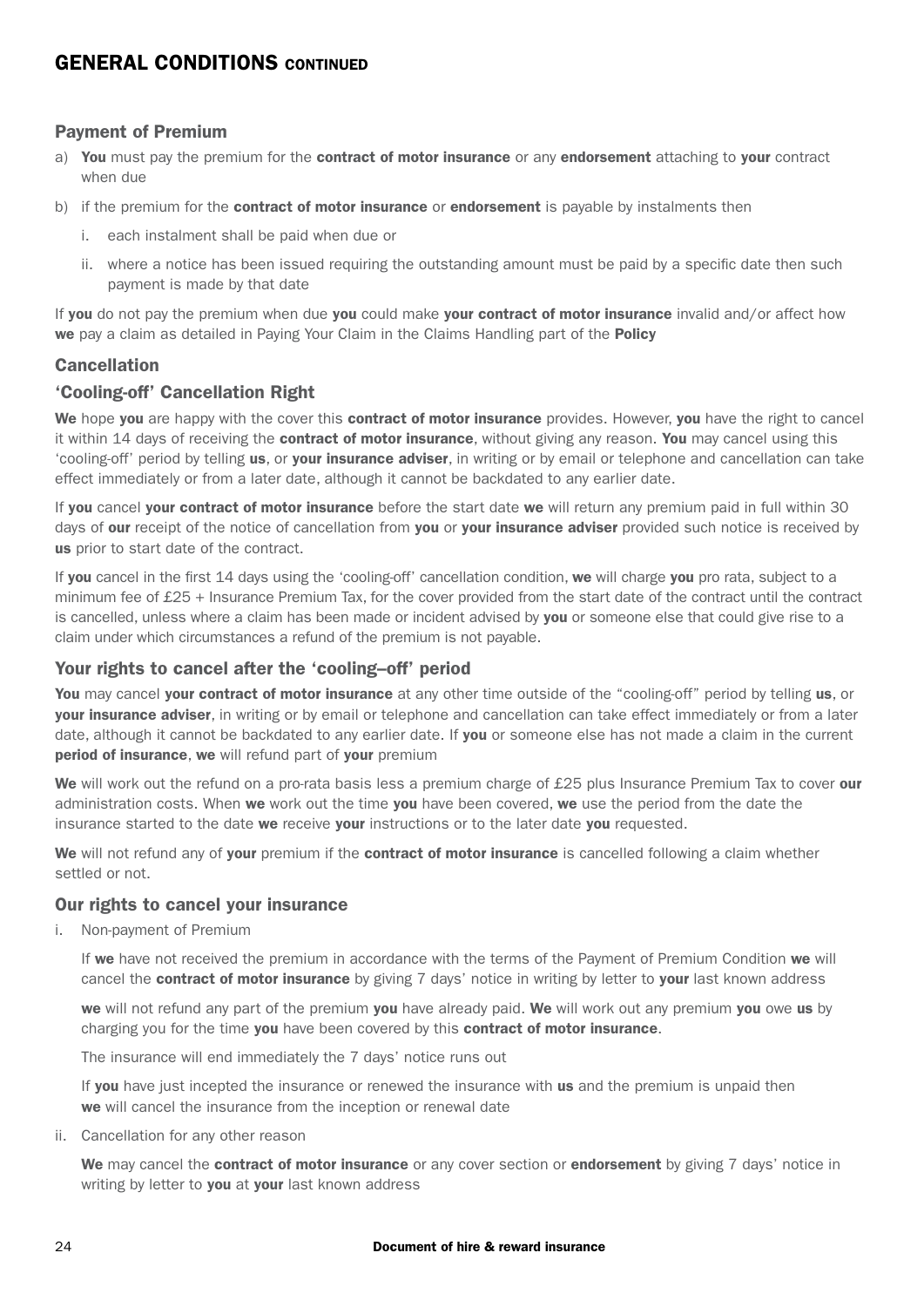# GENERAL CONDITIONS CONTINUED

We do not have to give a reason for the cancellation although valid reasons for doing so may include but are not limited to the following

- vou have not provided the information or documents we have requested as part of the terms and conditions in providing the insurance
- where a change in your circumstances means we can no longer provide cover
- **vou** have not met the terms and conditions contained in the **contract of motor insurance**
- n where you have not complied with the different policy terms and conditions imposed by us as a result of the identification of misrepresentation as detailed in the Misrepresentation Condition
- $\blacksquare$  where you have behaved in a manner that makes it inappropriate for us to continue the insurance, e.g. harassing or showing abusive or threatening behaviour towards our staff or our authorised agent

The insurance will end immediately the 7 days' notice runs out

If you have just incepted the insurance or renewed the insurance with us and the premium is unpaid then we will cancel the insurance from the inception or renewal date

We will provide a proportionate return of premium in respect of the unexpired period of insurance of the contract of motor insurance or the cover section or endorsement other than in circumstances listed below

- a) where we identify fraud as detailed in the Fraud Condition
- b) where a claim has been made or incident advised by **you** or someone else that could give rise to a claim in these circumstances a refund of the premium is not payable

If you produce a cancelled certificate of motor insurance to any person with the intention of deceiving that person into accepting it as genuine, you may be prosecuted.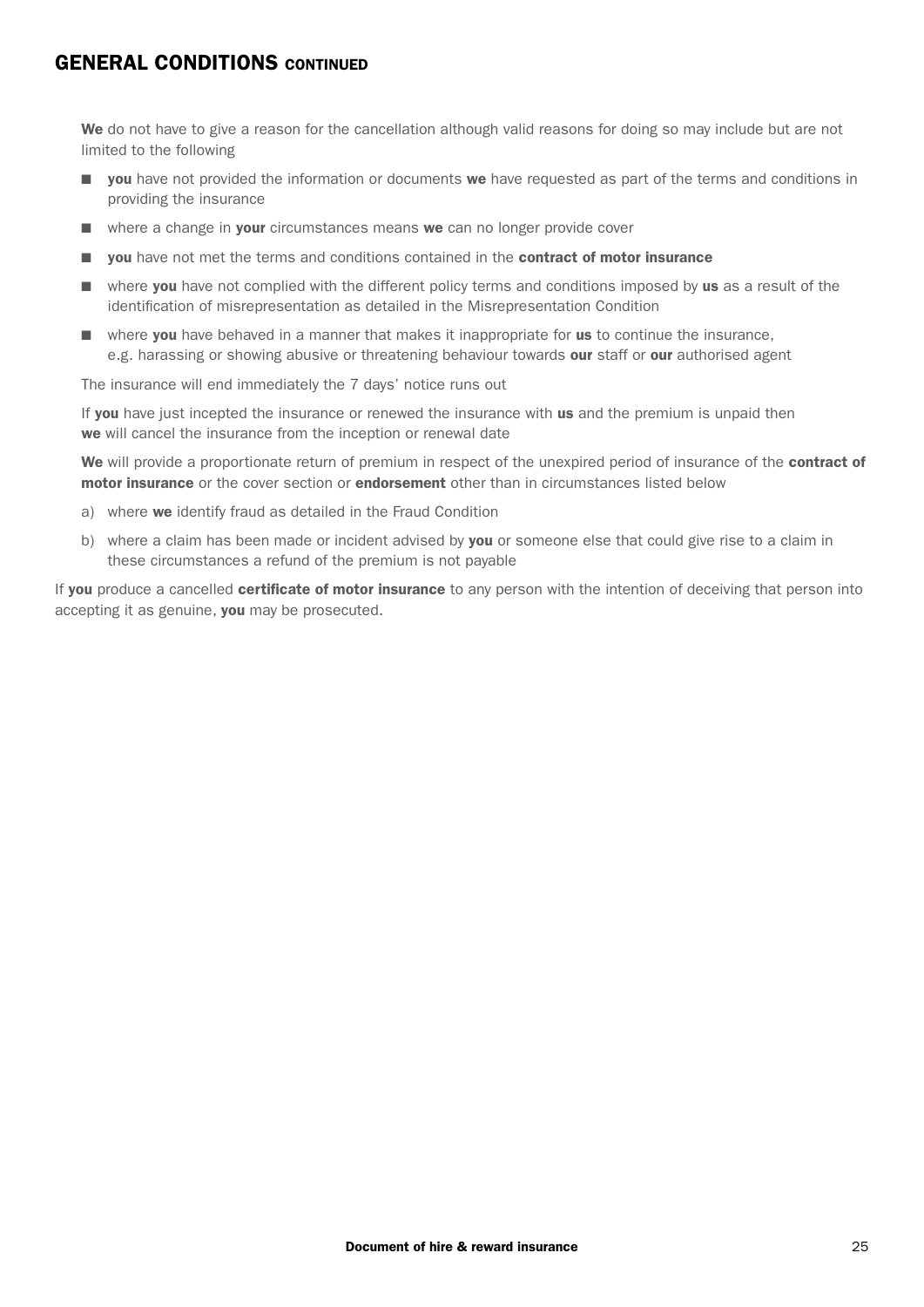# USEFUL AND IMPORTANT INFORMATION

Please read this **policy**, the **schedule** (including any **endorsements**) and the **certificate of motor insurance** very carefully. Together with the information you gave us in the proposal form or statement of fact, and the declarations that you have made, they form the contract of motor insurance. You should pay particular attention to the general exclusions, the general conditions and any endorsements which apply.

The words that appear in bold throughout this **policy** are definitions as shown in the Definition and Terms section of the policy and have the same meaning wherever they appear.

Please tell vour insurance adviser immediately if vou have any questions, the cover does not meet vour needs, or any part of **vour** insurance documentation is incorrect.

# $\blacksquare$  Data Protection – How we use your personal information

This information explains how we may use your details and tells you about the systems we use that allow us to detect and prevent fraudulent applications and claims. The savings that we make help us to keep premiums and products competitive.

Liverpool Victoria Insurance Company Limited is registered for the purpose of processing personal data. Information provided to us may be held, whether or not you purchase a product, on computer, paper file or other format. We will hold this information for a reasonable period of time to ensure that a clear and complete history of insurance enquiries, applications, policy records and transactions is maintained.

We may use credit reference and fraud prevention agencies to help us make decisions. What we do and how both we and credit reference and fraud prevention agencies will use **vour** information is detailed in the section called: Credit Search and Identity check

By confirming your agreement to proceed you are accepting that we may use your information in this way.

The information (some of which may be sensitive data) may be used to process and administer your insurance by us and our agents (e.g. service providers both within and outside the European Economic area with which we have agreements). It may also be used or disclosed to regulators for the purposes of monitoring and enforcing our compliance with any regulation. Occasionally, your personal information may be disclosed to selected third parties who are helping us improve our service.

If credit or debit card details are provided to us we may use this information to automatically renew your insurance policies. We will only do this where we have your permission.

If your details have been obtained through one of our affinity associations we may pass some of your information, including product details and ongoing information, to that affinity organisation for membership, business analysis and other relevant purposes.

If you move to a new insurance provider we may confirm certain details relating to your insurance to them. We will only do this where we are satisfied that it is a genuine request.

If we receive a request for policy information by an individual other than the policy holder we will check that the policy holder has given permission to do this.

Sensitive personal data will not be used for marketing purposes.

# Credit Search and Identity check

We use information obtained from credit reference agencies who will check the details supplied against any database, public or otherwise. This helps us to confirm your identity, allows us to give you a quote and decide which payment options we can offer you, for example, paying monthly. If we conduct an identity check a record of this will be retained by the credit reference agencies and may be provided to other organisations to assist with verification and identification purposes. You'll see a record of this identity check if you request a credit report. These searches won't affect your credit record or credit rating in any way. You can request your credit report from any credit reference agency.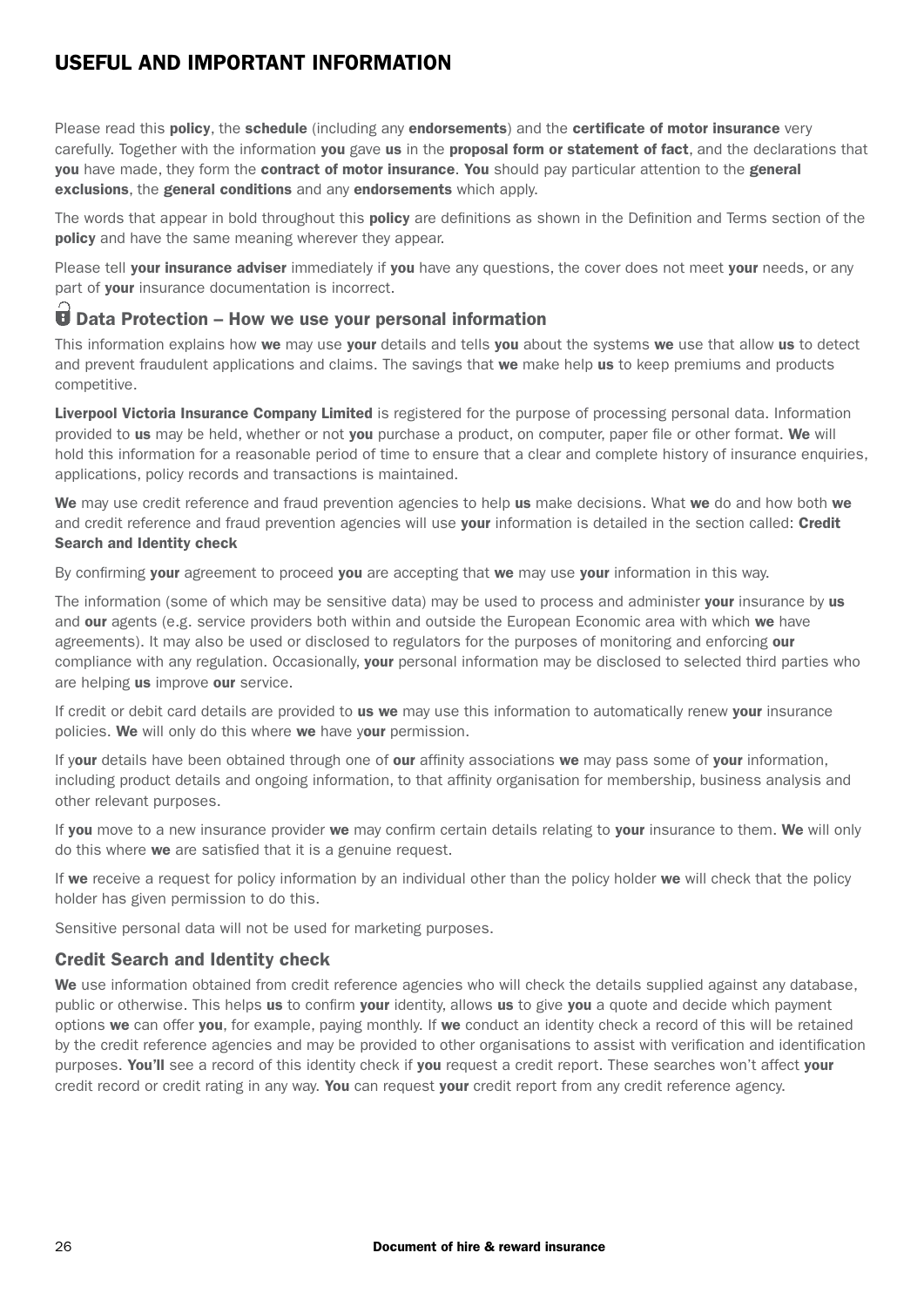# USEFUL AND IMPORTANT INFORMATION CONTINUED

# Previous claims

If asked, you must tell us about any claim or accident (even if it wasn't your fault). When you tell us we'll share this information and your personal details to various databases such as the Claims and Underwriting Exchange. We may search these databases:

- when you apply for insurance;
- $\blacksquare$  if you have a claim;
- at renewal.

We'll do this to validate your claims history or that of any other person or property likely to be involved in the insurance or claim.

# Fraud prevention and detection

We'll check your information against a range of registers and anti-fraud databases for completeness and accuracy. We may also share your information with law enforcement agencies, other organisations and public bodies.

If we find that false or inaccurate information has been given to us, or we suspect fraud, we'll take appropriate action. If fraud is identified, details will be passed to fraud prevention agencies. Law enforcement agencies may access and use this information. We and other organisations, including those from other countries, may also access and use this information to prevent fraud and money laundering, for example, when:

- n checking details on applications for credit and credit related or other facilities;
- managing credit and credit related accounts or facilities;
- recovering debt;
- n checking details on proposals and claims for all types of insurance;
- n checking details of job applicants and employees.

Please contact us at GFC, LV=, County Gates, Bournemouth BH1 2NF if you want to receive details of the registers and fraud prevention agencies.

# Access to the personal information we hold about you

You can ask for a copy of the personal information we hold about you by writing to the CCA

Department, LV=, County Gates, Bournemouth BH1 2NF.

We may search these databases:

- when you apply for insurance
- $\blacksquare$  if you have a claim
- at renewal

We will do this to validate your claims history or that of any other person or property likely to be involved in the insurance or claim.

# The law that applies to your insurance

The law of England and Wales applies to your contract with us unless you live in Guernsey or Jersey, where Guernsey or Jersey law will apply respectively.

# Communications

All communications will be in English. You can get this and other documents from us in Braille, large print or audiotape by contacting us. Calls may be recorded for training and monitoring purposes.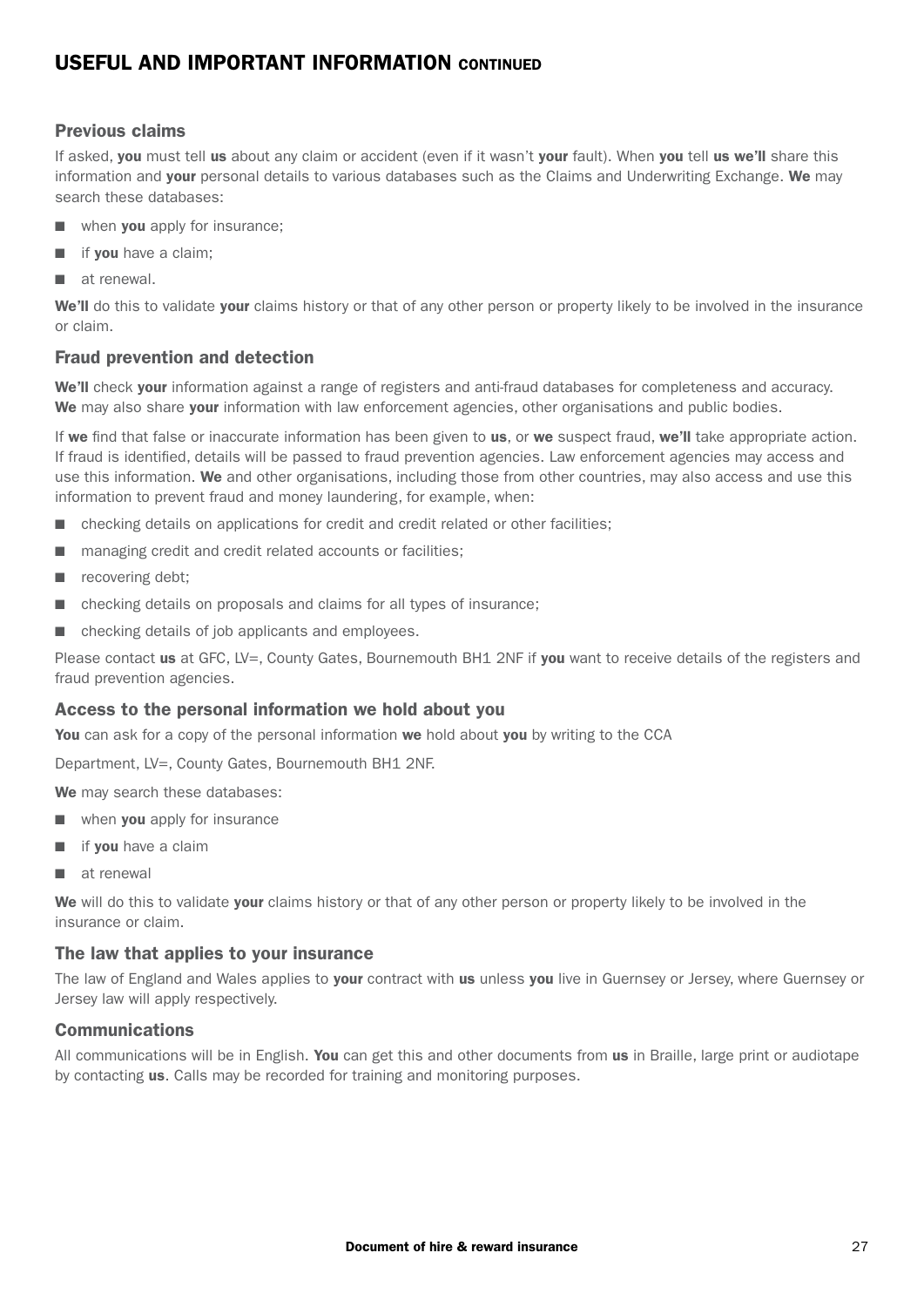# USEFUL AND IMPORTANT INFORMATION CONTINUED

# Motor Insurance Database

We'll add details about your insurance policy to the Motor Insurance Database ('MID') which is managed by the Motor Insurers' Bureau ('MIB'). The MID and the data stored on it may be used by the Police, the DVLA, the DVANI, the Insurance Fraud Bureau and other bodies permitted by law for purposes not limited to but including:

- electronic licensing
- $\Box$  continuous insurance enforcement
- law enforcement (prevention, detection, apprehension and/or prosecution of offenders)
- the provision of government services and/or other services aimed at reducing uninsured driving

If you are involved in a road traffic accident (either in the UK or abroad), insurers and/or the MIB may search the MID to obtain relevant information.

Other persons (including their appointed representatives) pursuing a claim in respect of a road traffic accident (including foreign citizens) may also obtain relevant information held on the MID.

It's vital that the MID holds your correct registration number. If not you risk the Police seizing your vehicle. You can check that your correct registration number is shown on the MID at www.askmid.com

# How to make a complaint

If you have a complaint about your policy or the service you have received, please contact the broker, intermediary or agent that arranged it. If they are unable to resolve your complaint you may refer your complaint to the Financial Ombudsman Service within six months of receiving their final response letter.

Should you be unhappy with service provided by Highway please contact us by phone on 0800 678 3159 (For Text Phone please dial 18001 first. Opening hours Mon-Fri 9am-5pm).

If you prefer to write, please address your letter to The Customer Care Department, Highway Insurance, LV Brentwood, PO Box 9104, Bournemouth, BH1 9DB

Email: customercare@highway-insurance.co.uk.

When contacting us please ensure you quote your policy or claim number as appropriate. A copy of our internal complaints procedure is available on request. If we cannot resolve your complaint, you may refer your complaint to the Financial Ombudsman Service within six months of receiving our final response letter. The address is: Financial Ombudsman Service, Exchange Tower, London E14 9SR.

Telephone 0800 023 4567 or 0300 123 9 123 (from mobile or non BT lines)

Email: complaint.info@financial-ombudsman.org.uk

Website: www.financial-ombudsman.org.uk

Making a complaint will not affect your right to take legal action.

#### Financial Services Compensation Scheme

What happens if we are unable to meet our liabilities?

If we are unable to meet our liabilities to our policyholders, you may be able to claim compensation from the Financial Services Compensation Scheme (FSCS). There are different levels of compensation, depending on what kind of insurance vou have:

Compulsory insurance such as third party motor insurance, is covered for 100% of the claim.

Non-compulsory insurance, such as home insurance, is covered for 90% of the claim.

You can get further information from the Financial Services Compensation Scheme. 10th Floor Beaufort House 15 St Botolph Street London EC3A 7QU. Telephone 020 7741 4100 or e-mail, enquiries@fscs.org.uk.

# Authorisation

Liverpool Victoria Insurance Company Limited is authorised by the Prudential Regulation Authority and regulated by the Financial Conduct Authority and the Prudential Regulation Authority.